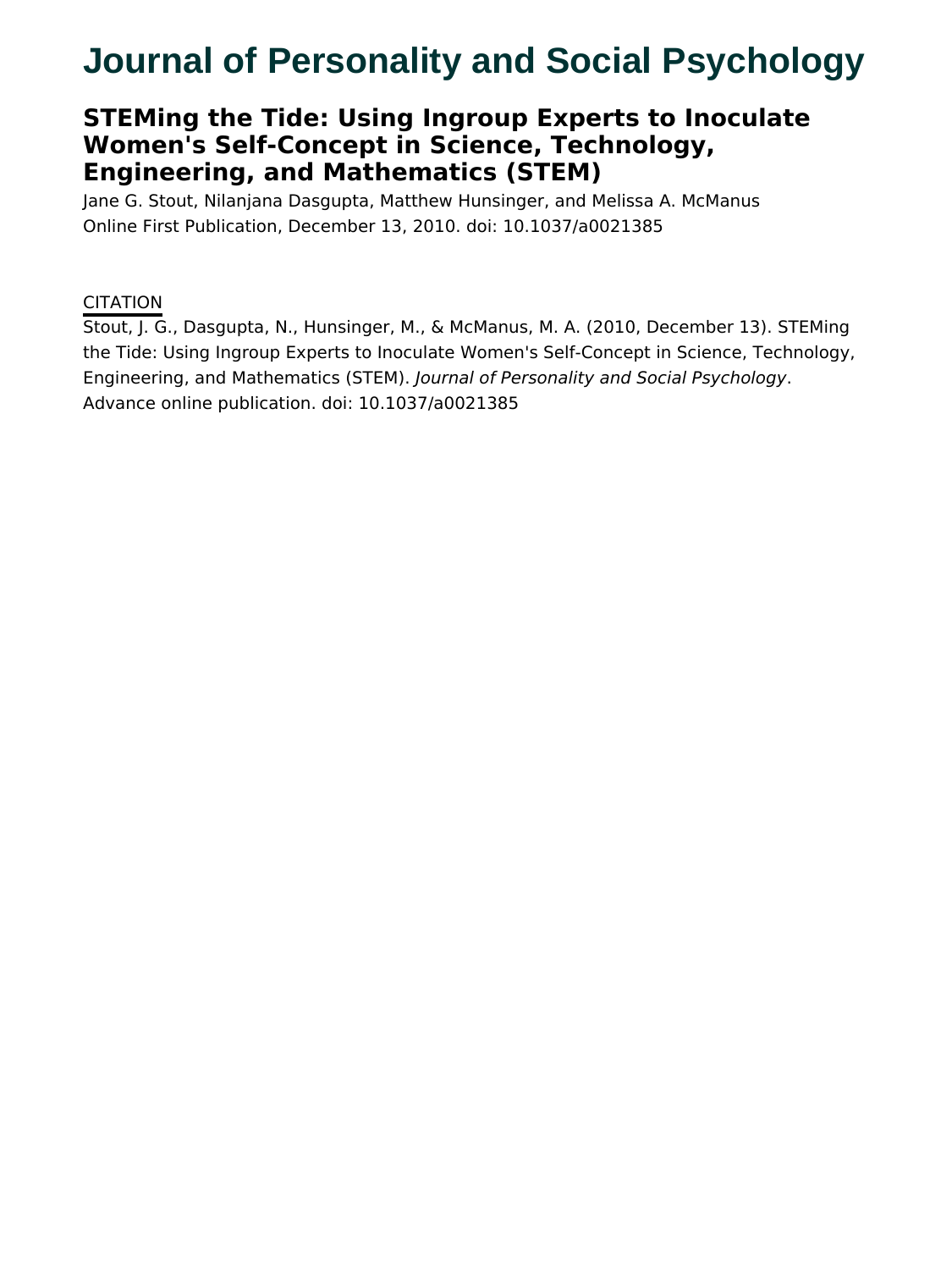# STEMing the Tide: Using Ingroup Experts to Inoculate Women's Self-Concept in Science, Technology, Engineering, and Mathematics (STEM)

Jane G. Stout, Nilanjana Dasgupta, Matthew Hunsinger, and Melissa A. McManus University of Massachusetts, Amherst

Three studies tested a stereotype inoculation model, which proposed that contact with same-sex experts (advanced peers, professionals, professors) in academic environments involving science, technology, engineering, and mathematics (STEM) enhances women's self-concept in STEM, attitudes toward STEM, and motivation to pursue STEM careers. Two cross-sectional controlled experiments and 1 longitudinal naturalistic study in a calculus class revealed that exposure to female STEM experts promoted positive implicit attitudes and stronger implicit identification with STEM (Studies 1–3), greater self-efficacy in STEM (Study 3), and more effort on STEM tests (Study 1). Studies 2 and 3 suggested that the benefit of seeing same-sex experts is driven by greater subjective identification and connectedness with these individuals, which in turn predicts enhanced self-efficacy, domain identification, and commitment to pursue STEM careers. Importantly, women's own self-concept benefited from contact with female experts even though negative stereotypes about their gender and STEM remained active.

*Keywords:* gender stereotypes, self-concept, implicit social cognition, role models, science and engineering

In 2008, *The Boston Globe* published an article describing the persistent gender gap in science, technology, mathematics, and engineering (STEM), in which the journalist cited social scientific research (Pinker, 2008; Rosenbloom, Ash, Dupont, & Coder, 2008) arguing that "when it comes to certain math- and sciencerelated jobs, substantial numbers of women— highly qualified for the work—stay out of those careers because they would simply rather do something else" (McArdle, 2008). In other words, women had the "freedom to say no" to STEM careers, and they did. The tacit assumption in this article is that the decision to pursue one academic or professional path rather than another is a free choice determined purely by one's talent and intrinsic motivation, unconstrained by societal forces. But are these choices really free? Might women's "freedom" be constrained by gender stereotypes in academic cultures about who seems to naturally belong in which disciplines and professions and, by extension, who is likely to succeed (see Ceci, Williams, & Barnett, 2009)? If this is the case, what factors might release these constraints and allow women to identify with STEM, become confident in their abilities, acquire positive attitudes, and choose academic goals and careers in STEM? We developed a *stereotype inoculation model* to address these questions and tested the model empirically to assess whether the hypothesized inoculating factor (seeing ingroup experts in STEM) has an immediate effect, and importantly, whether its benefits accumulate over time longitudinally.

#### **Stereotypes Link Gender to Achievement in STEM**

At every stage of development, girls and women are exposed to the message that their ingroup is worse in science and math compared with their male peers. In elementary school, parents express lower expectations for daughters' than sons' ability in math and science (Furnham, Reeves, & Budhani, 2002; Lummis & Stevenson, 1990) and make different attributions for their success: daughters' success is attributed to effort and hard work, whereas sons' success is attributed to innate talent (Räty, Vänskä, Kasanen, & Ka¨rkka¨inen, 2002; Yee & Eccles, 1988). In high school, girls are subtly reminded that "science is for boys" by the lack of reference to female scientists in science textbooks and curricula (Sadker & Sadker, 1994) and by having less opportunity to use science equipment compared with boys (Jones et al., 2000).

By the time women enter college the gender disparity in STEM majors is stark, especially in the physical sciences and related disciplines (e.g., physics, mathematics, engineering, computer science). This gender disparity signals to women that their group

Jane G. Stout, Nilanjana Dasgupta, Matthew Hunsinger, and Melissa A. McManus, Department of Psychology, University of Massachusetts, Amherst.

The research reported was made possible by a CAREER grant from the National Science Foundation to Nilanjana Dasgupta (BCS 0547967). Our heartfelt thanks go to Professors Arline Norkin and George Avrunin in the Department of Mathematics who welcomed us into the math department and helped select appropriate sections of Math 131 with matched course instructors for Study 3. We also thank all the Math 131 professors and teaching assistants who gave us access to their classes. Our dedicated team of undergraduate research assistants made this research come to fruition with countless hours of data collection: Elizabeth Baker, Joseph Bove, Dante Ciliberti, Tori Dennis, Gavin Desmond, Diana Fiore, Jessica Gorman, Alexandra Hamill, Thomas Holubiak, Sarah Krieger, Jody Pangburn, David Satin, Priya Senecal, Nicole Stewart, Patricia Torgerson, Gwendolyn Vincent, and Octavia Willard. Finally, we thank Kate Burns for helping initiate Study 1.

Correspondence concerning this article should be addressed to Jane G. Stout or to Nilanjana Dasgupta, Department of Psychology, Tobin Hall, 135 Hicks Way, University of Massachusetts, Amherst, MA 01003. E-mail: jgstout@psych.umass.edu or dasgupta@psych.umass.edu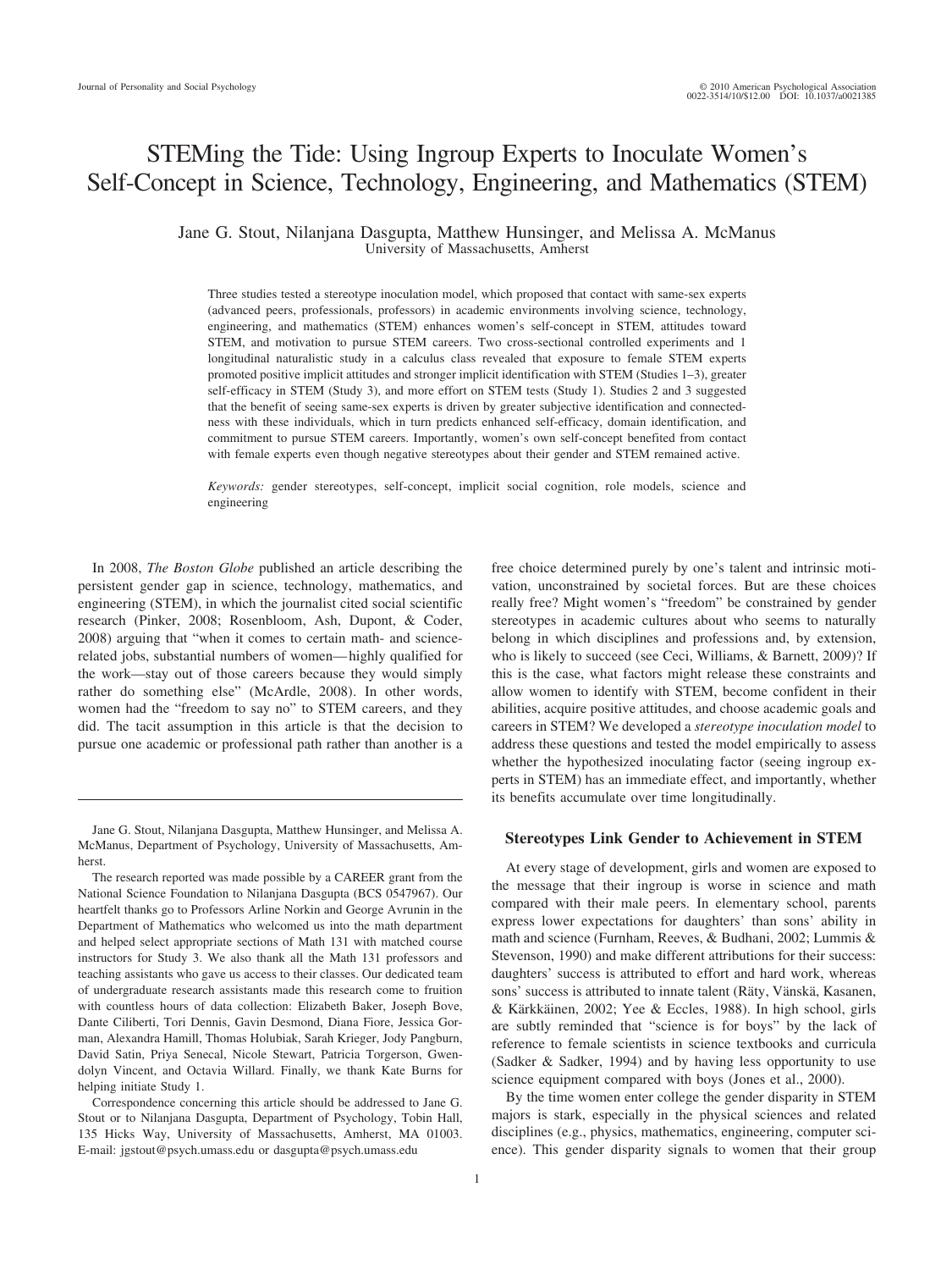doesn't really belong in these professions (Walton & Cohen, 2007). In support of this idea, research indicates that subtle situational cues in STEM environments like low female representation (e.g., Murphy, Steele, & Gross, 2007) and even the presence of stereotypically masculine objects (Cheryan, Plaut, Davies, & Steele, 2009) decreases women's sense of belonging in these fields and reduces their interest in pursuing STEM majors. On top of this, female students also experience not-so-subtle reminders that they do not belong in STEM in the form of more overt sex discrimination in STEM than non-STEM majors (Steele, James, & Barnett, 2002).

Given this, it is not surprising then that more women than men switch out of STEM majors in college (Seymour & Hewitt, 1997). Beyond college, as the academic path becomes more advanced, the number of women in STEM dwindles further; only 26% of graduate students in the physical sciences are women, and 18% of full professors in STEM departments at research universities are women (National Science Foundation, 2009). The take-home message from these statistics is that for incoming generations of students who are being introduced to science, math, and engineering, female scientists and experts are practically invisible, especially in higher education environments. Clearly, the skewed gender ratio of STEM experts in academic environments undermines female students' identification with, positive attitudes about, and self-efficacy in STEM and saps their motivation to pursue careers in science, engineering, or technology.

# **A Stereotype Inoculation Model: Does Increasing Contact With Same-Sex Experts Enhance Women's Self-Concept in STEM, Attitudes, and Future Career Goals?**

One factor that is likely to stop the cascade of negative psychological events for female STEM students is increased exposure to successful female experts in science and engineering. The psychological benefit of such experts on women is captured in the proposed stereotype inoculation model*.* As shown in Figure 1, the pervasiveness of gender stereotypes in science and engineering is reflected in the skewed gender composition of STEM environments that heavily favors men. Any evidence contrary to the stereotype that STEM-is-for-men is likely to have a powerful bolstering effect for young women entering these fields. Specifically, increasing young women's exposure to successful female scientists, mathematicians, and engineers ought to strengthen female students' self-identification with STEM and enhance positive attitudes, feelings of self-efficacy, and motivation to pursue STEM majors and careers.

Four predictions emerge from our model. First, the impact of same-sex role models on the self is likely to emerge more clearly in women's *implicit* rather than *explicit* self-conceptions, given past research indicating that the effect of situational cues on the working self-concept is subtle and often more reliably captured with indirect than direct measures (Markus & Kunda, 1986; Markus & Wurf, 1987; see next section for details). Second, the effect of same-sex experts on the self-concept will be more impactful for individuals whose ingroup is negatively stereotyped (women in STEM) compared with others whose ingroup is the cultural default and thus expected to excel in a domain (men in STEM). This prediction fits with past research showing that the tendency to feel good about oneself due to a fellow ingroup member's success occurs primarily among minority rather than majority group members (e.g., Brewer & Weber, 1994). Third, while contact with an occasional female scientist or engineer may not be sufficient to change *global stereotypes*, importantly, it will inoculate women from applying STEM stereotypes to their own *self-concept*. Finally, the impact of seeing same-sex experts is likely to be stronger for individuals who subjectively identify with these experts, which is consistent with Markus and Nurius's (1986) early research on the *possible self* (i.e., one's mental representation of what one could become in the future). This prediction is also compatible with existing research on role models suggesting that perceiving successful others as inspirational is contingent on seeing the other person's success as relevant to one's own interest and believing that it is personally attainable (e.g., Lockwood & Kunda, 1997, 1999).

# **Theoretical Contributions of the Stereotype Inoculation Model**

The proposed model integrates existing research on the selfconcept, stereotype threat, and role modeling to derive predictions about when and how changes in the gender composition of ste-



*Figure 1.* A stereotype inoculation model identifying environmental conditions that promote the malleability of women's implicit self-concept in science, technology, engineering, and mathematics (STEM).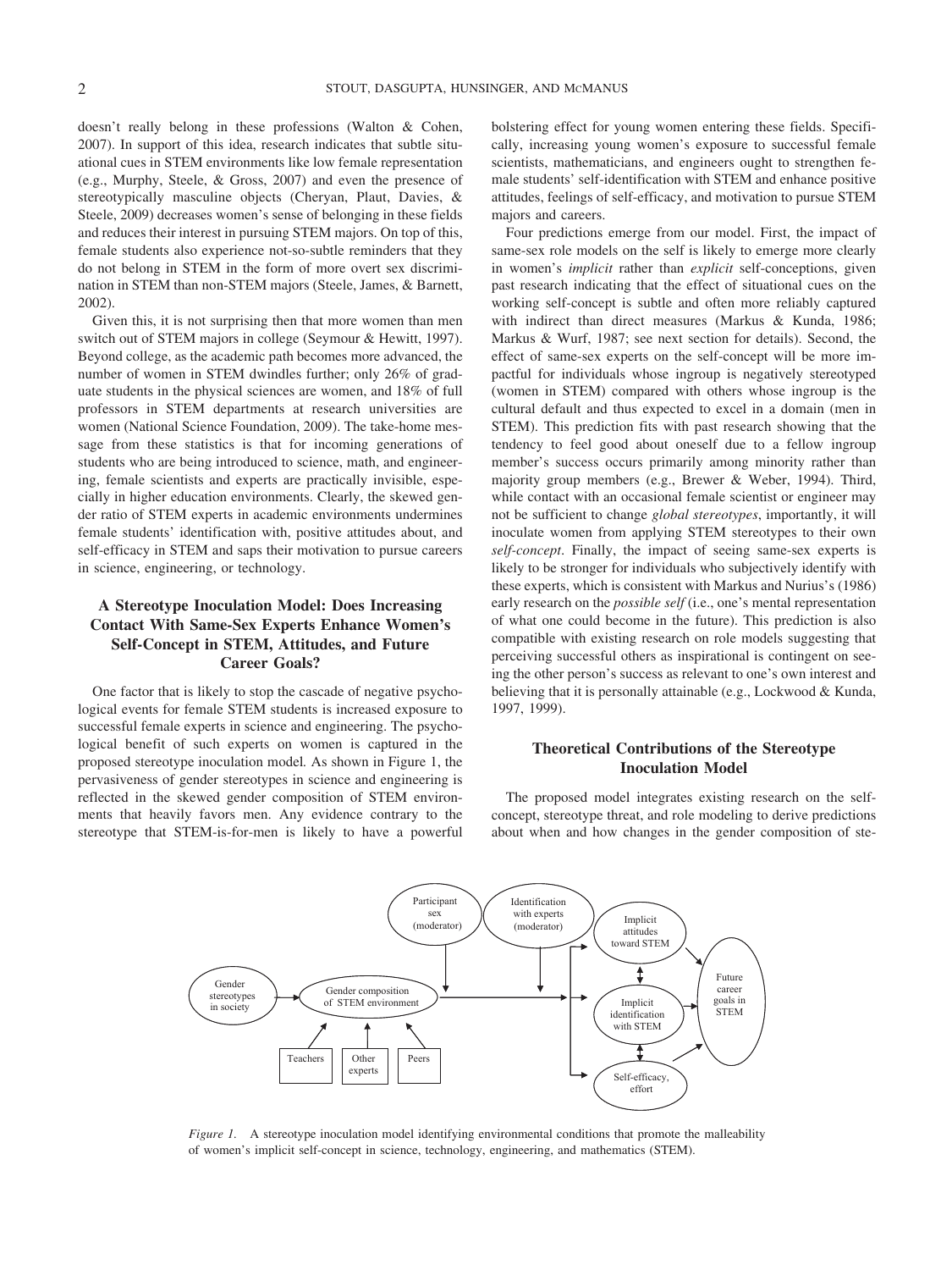reotypically masculine STEM environments is likely to inoculate women's self-concept and career goals against chronically activated stereotypes.

# **Exposure to Successful Ingroup Experts Is Likely to Enhance Implicit (But Not Explicit) Self-Conceptions in STEM**

The present model gives special attention to students' *implicit self-concept* in STEM. We predict that modifying the gender composition of STEM environments by increasing contact with, or exposure to, same-sex experts will subtly but systematically benefit female students' implicit self-concept in the immediate situation where such individuals are encountered. After multiple exposures or contact experiences this benefit may linger even when same-sex experts are not present in the immediate situation. Moreover, shifts in implicit self-beliefs ought to predict future career goals.

While women's implicit self-concept is predicted to become malleable in response to environmental cues, their explicit selfconcept is expected to remain relatively stable for two reasons. First, early influential research on the self-concept by Markus and Kunda (1986; also see Markus & Nurius, 1986) showed that environmental cues produce substantial shifts in people's working self-concept, but these were observable only when self-beliefs were measured indirectly, not directly. Specifically, some selftraits became more mentally accessible or more valued by the individual than other traits after a situational manipulation, even though the overall content of people's explicit self-descriptions remained unchanged across situations. These findings led Markus and Kunda (1986) to conclude:

The malleability of the self-concept . . . suggests a need for measures of the self- concept that have the capacity to reveal the entire range of behavior involved in . . . self-definition, or in the creation of an identity for one's self. Measures that assume the self to be a static structure and require individuals to respond to very general descriptions about the self or to simply label one's self are often not adequate for revealing how the individual adjusts and calibrates the working self-concept in response to the social situation. (p. 865)

Applied to our work, contact with same-sex STEM experts is predicted to bring about spontaneous adjustment and calibration of female students' implicit self-concept toward science and engineering in small ways. But these changes may be too subtle to be consciously noticed and reported (Greenwald & Banaji, 1995; Greenwald et al., 2002).

A second reason for our prediction is that because participants in this research were already enrolled in multiple STEM classes and fairly invested in the physical sciences or engineering, they may be unwilling to waver in their explicit self-concept regarding STEM.<sup>1</sup> These students may adopt a self-protective strategy by underreporting self-doubt, especially when asked these questions in the context of a psychological study. Indirect support for this reasoning comes from evidence showing that women report less negativity toward STEM on explicit measures but substantially more negativity on implicit measures (Nosek, Banaji, & Greenwald, 2002). Moreover, people have the lay intuition that their personal choices in academic and professional domains are stable, driven by innate ability, and not easily moved around by vagaries in the

environment. Thus, when asked to report their preferences, individuals are likely to self-report their global attitudes and identification with STEM in the same way regardless of academic context.

## **A Focus on Stereotyped Individuals' Self-Concept: Moving Beyond Test Performance**

The current research overlaps with stereotype threat theory (for reviews see Aronson, Quinn, & Spencer, 1998; Schmader, Johns, & Forbes, 2008), which asserts that the knowledge that one's group is negatively stereotyped in a particular domain (here, women in STEM) activates the concern that one might fall prey to that stereotype or be judged in a stereotype-consistent manner by others. Extant research on stereotype threat has examined stereotyped individuals' performance on specific domain-relevant tests, together with cognitive, emotional, and physiological reactions during the test or in anticipation of it (for a review, see Schmader et al., 2008). We agree that documenting the effect of stereotypes on test performance is important.

At the same time, it is theoretically and practically critical to extend the scope of the inquiry to stereotyped individuals' *selfconcept* (specifically, self-efficacy, identity, attitudes, and career intentions) for two reasons. First, test performance and selfconceptions in the same domain do not always go hand-in-hand, especially for negatively stereotyped groups. As a case in point, the *imposter phenomenon*, a term coined 30 years ago in a study on high-achieving women, indicates that individuals may privately believe they lack talent and skill despite their objectively outstanding performance (Clance & Imes, 1978; McGregor, Gee, & Posey, 2008). Thus, even when women's test performance in STEM improves, their self-efficacy, identity, attitudes, and career intentions in STEM may not follow. Second, recent research indicates that the gender gap on quantitative standardized tests has shrunk or disappeared (Hyde, Lindberg, Linn, Ellis, & Williams, 2008; Hyde & Mertz, 2009), and female students in high school and college often earn equal or better grades in math classes than their male peers (Bridgeman & Lewis, 1996; Gallagher & Kaufman, 2005). Yet, women's self-investment in STEM is substantially lower than that of their male peers (Else-Quest, Hyde, & Linn, 2010; Mendez, Mihalas, & Hardesty, 2006), which may occur because stereotypes questioning their "real" talent render their self-concept fragile in STEM. Thus, it is theoretically and practically important to investigate women's self-concept in stereotyped domains independent of test performance.

#### **Stereotype Inoculation by Same-Sex Role Models**

Our proposed model focuses on shifting women's self-concept by exposing them to same-sex STEM experts whose existence

<sup>&</sup>lt;sup>1</sup> One related finding by Pronin, Steele, and Ross (2004) revealed that under stereotype threat women explicitly disavowed particular feminine traits that are stereotypically dissonant with success in STEM. A major difference between Pronin et al. and the present research is that we assessed disidentification from an academic field, whereas Pronin et al. assessed disidentification from specific stereotypically feminine traits. We believe that explicit identification with STEM fields is likely to remain stable among students who already intend to major in science and engineering regardless of contextual cues, even though their identification with feminine traits may vary.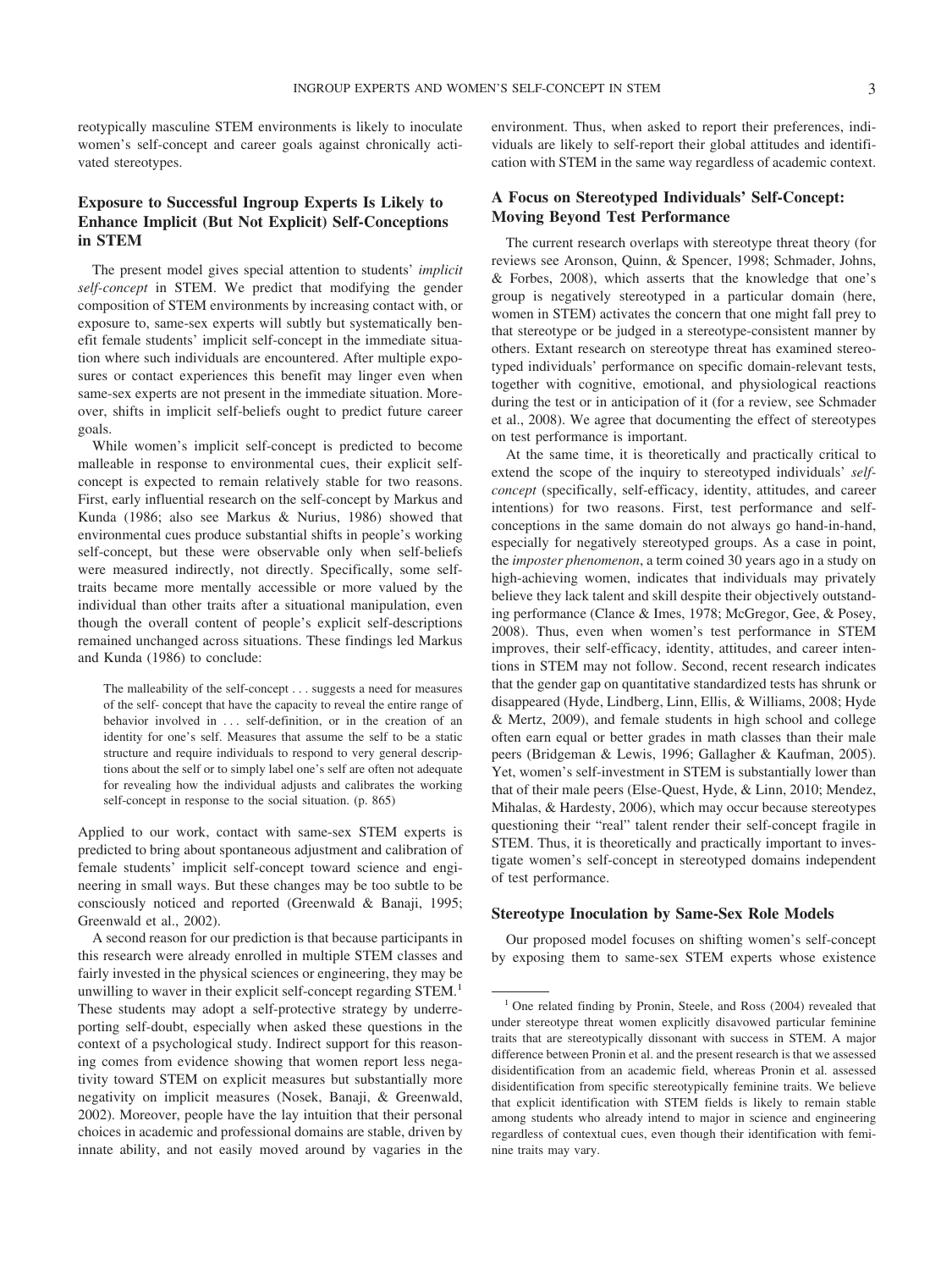defies stereotypes. Several past studies have adopted similar role model strategies and found that exposure to fellow ingroup members who are counterstereotypic improves female and Black students' test performance (Marx, Ko, & Friedman, 2009; Marx & Roman, 2002; Marx, Stapel, & Muller, 2005; McIntyre, Paulson, & Lord, 2003), although a recent study failed to replicate this effect (Aronson, Jannone, McGlone, & Johnson-Campbell, 2009). In a different domain, our own work showed that long-term exposure to counterstereotypic professional women weakens women's implicit stereotypes about gender and professional leadership (Dasgupta & Asgari, 2004). Finally, another pair of studies examined the impact of same-sex versus other-sex role models on women and men's career aspirations (Lockwood, 2006), although the careers in question were not strongly gender stereotypic. Together, these past studies on role models have examined the effect of ingroup role models on individuals' (a) performance on a single test in a stereotyped domain, (b) ingroup stereotypes, or (c) selfperceptions in nonstereotypic careers. They have not investigated the effect of ingroup role models on individuals' self-concept in a strongly stereotyped domain, which, as noted earlier, may not fall in lockstep with test performance or beliefs about one's ingroup as a whole.

Yet other studies have inoculated women from the threat of ingroup stereotypes by using self-affirmation in nonstereotyped domains (Martens, Johns, Greenberg, & Schimel, 2006), group affirmation (Elizaga & Markman, 2008; Marx et al., 2005), or by activating alternative identities that are not negatively stereotyped (Shih, Pittinsky, & Ambady, 1999) in order to protect performance. Our work focuses on the unique benefit of same-sex role models, which simultaneously allow women to develop an efficacious sense of self in STEM while embracing their gender identity. Put simply, exposure to positive female role models allows women to flourish in STEM without feeling bad about their gender.

#### **Study 1**

Female students majoring in STEM disciplines met a male or female confederate posing as an advanced peer majoring in mathematics. We tested whether brief interactions with this female or male peer expert would differentially influence women's selfconceptions in mathematics as well as their effort and performance on an actual math test. We predicted that interactions with a female (compared with male) peer expert would enhance women's implicit attitudes toward, and identification with, math, but that implicit stereotypes linking math with men would remain unchanged across interactions. Additionally, for reasons described in the introduction, we predicted that at an explicit level, female students would consistently report more positive attitudes toward and identification with math over humanities (e.g., English), regardless of whether they encountered a female or male expert. In all the measures, responses to math as a discipline were compared with responses to a humanities discipline (English) because the distinction between science/math versus humanities is the basis of higher education in most academic institutions and students often have to choose among them as they advance academically.

#### **Method**

Participants. Seventy three undergraduate women majoring in STEM disciplines (e.g., biology, chemistry, engineering) at a large university were recruited to participate in exchange for \$20 or course credit. One participant did not believe the experimental cover story (see Procedure) and was excluded from data analysis leaving a total  $N = 72$ .

#### **Materials.**

*Implicit identification, attitudes, and stereotypes.* Three Implicit Association Tests (IATs; Greenwald, McGhee, & Schwartz, 1998) assessed participants' implicit attitudes toward math versus English, their identification with math versus English, and stereotypes of math versus English as relatively masculine or feminine domains. The IAT is a computerized task that assesses the relative strength with which two target concepts (e.g., math vs. English) are differentially associated with two attributes (e.g., good vs. bad, me vs. not me, or masculine vs. feminine) using response latency to operationalize attitude or belief strength. In each IAT participants completed seven blocks of trials of which three were practice blocks and four were data collection blocks. The order of data collection blocks (stereotype-compatible vs. incompatible) was counterbalanced between participants. In the interest of conserving space, for task details see Nosek et al. (2002).

*Attitude IAT.* Implicit attitudes toward math versus English were assessed by measuring how quickly participants categorized words related to math (e.g., algebra, equation) and English (e.g., spelling, grammar) with positive versus negative words (e.g., joy, filth).

*Identification IAT.* Implicit identification with math versus English was assessed by measuring how quickly participants paired the same math and English words with first-person pronouns (e.g., me, myself) compared with third-person pronouns (e.g., they, them).

*Stereotypes IAT.* Implicit stereotypes linking math with men were assessed by measuring the speed with which participants paired the same math and English words with male versus female pronouns (e.g., he, him vs. she, her).

*Explicit attitudes toward, identification with, and stereotypes about math and English.* Participants also completed the following self-report measures.

*Attitudes toward math versus English.* Participants were asked to indicate their attitudes toward math and English on four items each using 11-point scales ranging from –5 (anchored by *dislike*, *hate*, *boring*, *bad*) to -5 (anchored by *like*, *love*, *fun*, *good*). Attitudes toward math and English were aggregated into separate indices ( $\alpha$ s = .95).

*Identification with math versus English.* Three items assessed how much participants identified with math (e.g., "How important is math to you?";  $\alpha = .75$ ) using 11-point response scales ranging from 1 (*not at all*) to 11 (*very much*). Identification with English was rated using similar items in which the word *English* replaced *math* ( $\alpha$  = .85).

*Stereotypes about math and English.* Stereotypes of each discipline were measured by asking participants to complete four phrases using 11-point scales (e.g., "When I think of people who are very good at math [English], I think of . . ."). Scale anchors ranged from 1 (*mostly men*) to 11 (*mostly women*) with a midpoint of  $6$  (*both men and women*). Math and English items produced  $\alpha s$ of .74 and .80, respectively.

*Math test.* A difficult math test composed of 10 questions was selected from the quantitative portion of a graduate record examination (GRE) subject test.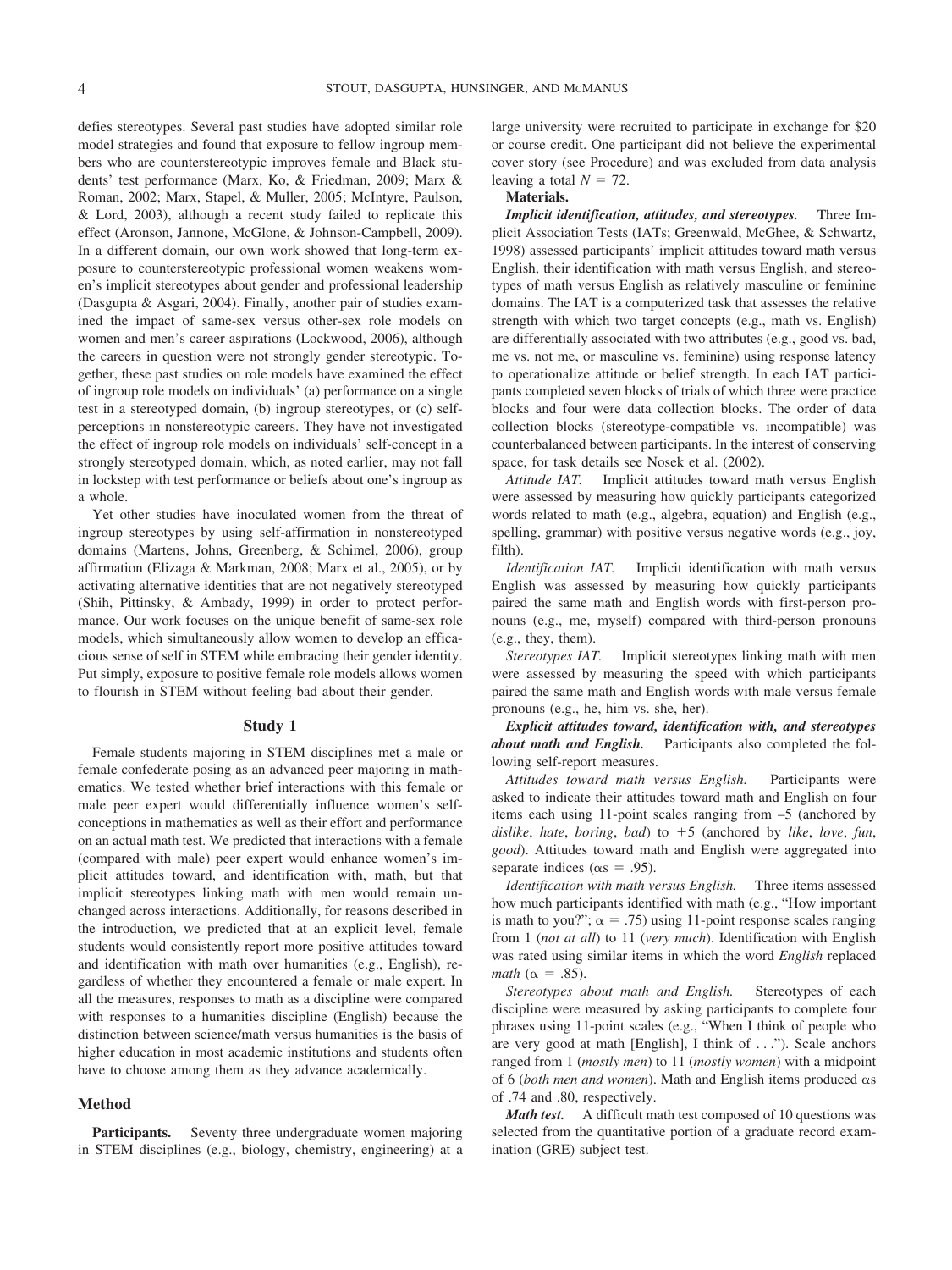**Procedure.** Participants were randomly assigned to either the male or female peer expert condition and were tested individually. Upon entering the lab, the participant was greeted by the experimenter who informed her that he or she was double majoring in mathematics and psychology and had developed a number of math tests and psychological tasks for his or her senior project, which were to be tested on other undergraduate students. To ensure that participants recognized that the experimenter was a math expert, the experimenter mentioned that he or she was a math major a few times in passing and also wore a t-shirt displaying Einstein's equation from the theory of relativity ( $E = mc^2$ ). The experimenter informed participants that they would be asked to complete one of several math tests (in actuality a GRE practice test) as well as a series of psychology-based tasks (three IATs and three explicit measures). Task order was counterbalanced such that half of the participants completed the math test followed by the IATs and explicit measures; the remaining half completed the IATs and self-report measures followed by the math test. Participants were given 10 min for the math test. Finally, participants were debriefed, probed for suspicion, and thanked for their participation.

#### **Results**

#### **Does exposure to a female versus male peer expert influence implicit reactions toward mathematics?**

*Attitudes IAT.* We calculated an implicit attitude score for each participant, which constituted the differential speed with which they completed the math  $+$  good  $\vert$  English  $+$  bad blocks compared with math  $+$  bad  $\vert$  English  $+$  good blocks in terms of effect size or modified Cohen's *d* (see Greenwald, Nosek, & Banaji, 2003). Positive difference scores indicate stronger implicit preference for math compared with English. As predicted, a twoway analysis of variance (ANOVA) with Peer Expert  $\times$  Task Order revealed a significant main effect of peer expert such that participants who interacted with a male peer expert exhibited implicit negative attitudes toward math compared with English (IAT effect  $= -129$  ms, IAT  $D = -.36$ ), whereas those who interacted with a female peer expert exhibited equal liking for math and English (IAT effect  $= -23$  ms, IAT  $D = -.04$ ),  $F(1, 1)$  $68$ ) = 7.13,  $p < 0.01$  (see Figure 2, Panel A). No other effects were significant ( $p_s > .10$ ).

*Identification IAT.* For each participant we calculated an implicit math identification score that constituted the differential speed with which they completed the math  $+$  me  $\vert$  English  $+$  not me blocks versus math + not me | English + me blocks in terms of effect size or modified Cohen's *d*. Positive difference scores indicate stronger implicit identification with math. As predicted, a two-way ANOVA using Peer Expert  $\times$  Task Order revealed a significant main effect of peer expert such that participants implicitly identified with math substantially more in the presence of the female peer expert (IAT effect  $= 88$  ms, IAT  $D = .21$ ) than a male peer expert (IAT effect =  $-1$  ms, IAT  $D = .003$ ),  $F(1, 68) =$ 4.80,  $p = .03$  (see Figure 2, Panel B). No other effects were significant ( $p_s > .10$ ).

*Stereotyping IAT.* We calculated a score to assess implicit gender stereotypic beliefs about math and English, which was the differential speed with which participants completed the math  $+$  $f$  female  $\vert$  English  $+$  male blocks compared with math  $+$  male  $\vert$ English - female blocks in terms of modified Cohen's *d*. Positive

*Figure 2.* Women's implicit attitudes toward math (Panel A) and implicit identification with math (Panel B) as a function of contact with a female versus male peer expert. Error bars represent standard error of the mean.

difference scores indicate stronger stereotyping of math as a masculine domain. As expected, a two-way ANOVA with Peer Expert  $\times$  Task Order showed that implicit stereotyping of math did not change after brief contact with the female peer expert in math (IAT effect  $= 28$  ms, IAT  $D = .10$ ) compared with a male peer expert (IAT effect = 44 ms, IAT  $D = .18$ ;  $p > .30$ ). On average, participants stereotyped math as masculine, which was represented by a positive IAT effect that was significantly different from zero  $(IAT \text{ effect} = 37 \text{ ms}, IAT D = .14), t(71) = 3.37, p < .01.$ 

**Does exposure to a female versus male peer expert influence effort or test performance?** Effort on the math test was operationalized as the total number of items that participants attempted to complete, and test performance was operationalized as the total number of correct responses on the test. Using effort as a dependent variable, a Peer Expert  $\times$  Task Order ANOVA revealed a significant main effect of peer expert such that women who met a female peer expert in math attempted more problems  $(M = 7.73)$ ,  $SE = 0.34$ ) than women who met a male peer expert in math ( $M =$ 6.39, *SE* = 0.33),  $F(1, 68) = 8.01$ ,  $p < .01$ . No other effects were significant ( $p_s > .40$ ).

When test performance was used as the dependent variable, a Peer Expert  $\times$  Task Order ANOVA revealed that women's per-

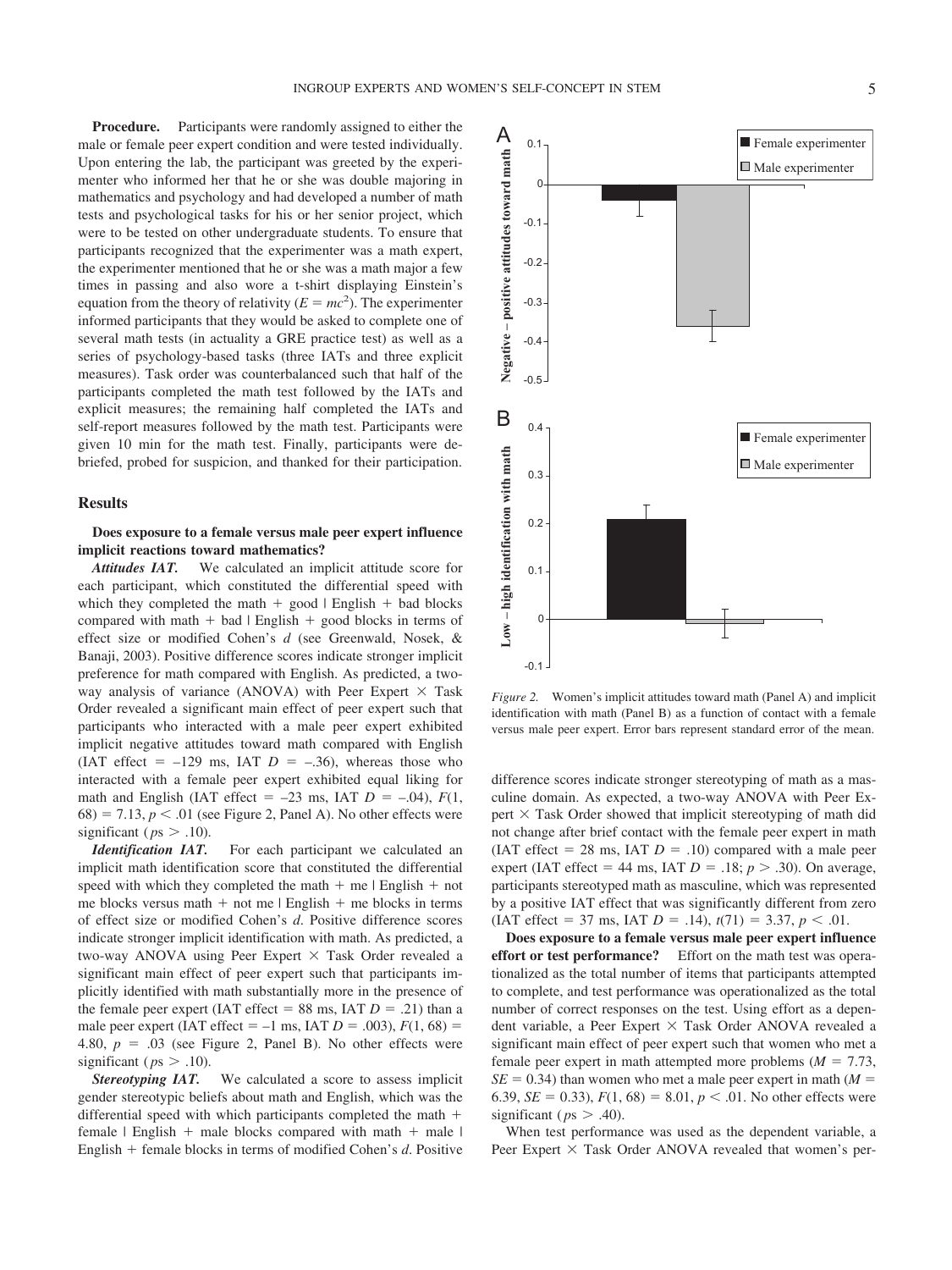formance did not differ as a function of peer expert ( $p > .50$ ). Given the extreme difficulty of the test, on average, all participants performed poorly on the test regardless of condition, producing a floor effect (female peer condition:  $M = 2.41$  correct responses,  $SE = 0.29$ ; male peer condition:  $M = 2.66$  correct responses,  $SE =$ 0.29). These results did not change after controlling for participants' SAT scores or the total number of items they attempted.

**Does exposure to a female versus male peer expert influence explicit reactions toward math?** Recall that we expected that participants' explicit self-reports about math would not change as a function of who they met in the lab because, as students who had already committed to STEM majors, participants would be particularly motivated to avoid applying gender stereotypes about math to themselves. Consistent with this hypothesis, Peer Expert  $\times$ Academic Discipline  $\times$  Test Order mixed ANOVAs using explicit identification, explicit attitudes, and explicit stereotypes regarding math and English as dependent variables revealed only main effects of academic discipline. That is, participants held significantly more positive attitudes toward math  $(M = 2.80, SE = 0.21)$ than English ( $M = 0.15$ ,  $SE = 0.30$ ),  $F(1, 68) = 49.83$ ,  $p < .001$ . Similarly, they identified more strongly with math  $(M = 9.68,$  $SE = 0.14$ ) than English ( $M = 7.77$ ,  $SE = 0.27$ ),  $F(1, 68) = 43.62$ ,  $p < .001$ . Finally, they held stereotypic views such that they considered math to be more of a male domain ( $M = 5.08$ ,  $SE =$ 0.11) and English to be more of a female domain ( $M = 6.87$ ,  $SE =$ 0.12) rather than considering these disciplines to be gender neutral,  $F(1, 68) = 90.10$ ,  $p < .001$ . No other effects were significant  $(ps > .10).$ 

### **Discussion**

Consistent with our theoretical model, Study 1 showed that when women who were pursuing STEM majors interacted with an advanced female peer who had expertise in math, they expressed more positive implicit attitudes toward math, showed more implicit identification with math, and increased their effort on a very difficult math test compared with others who interacted with an advanced male peer. However, women's implicit stereotypes about math did not change as a function of who they interacted with, suggesting that contact with a same-sex math peer expert inoculated women's self-concept about math despite their awareness of negative ingroup stereotypes.

This study complements and extends past research on the benefit of ingroup role models in two important ways. First, past research indicates that women report differential treatment due to their sex in male-dominated academic areas and express greater interest in exiting those disciplines compared with stereotypically feminine disciplines (e.g., Steele et al., 2002). Other work has shown that women exhibit more implicit negative attitudes toward STEM when gender is made salient (Steele & Ambady, 2006). Study 1 complements this work by suggesting that even when women are aware of their stereotyped status in STEM, their self-concept can be protected when they have personal contact with a same-sex peer expert in the field.

Second, past work indicates that seeing same-sex role models in stereotypically masculine fields can weaken women's implicit stereotypes about their ingroup (Dasgupta & Asgari, 2004) and enhance test performance in stereotypic domains (Marx & Roman, 2002; Marx et al., 2005; McIntyre et al., 2003). To the best of our knowledge, Study 1 is the first to show that contact with same-sex role models also benefits women's overall self-concept in STEM despite their awareness of negative group stereotypes. Importantly, this benefit accrues without women having to distance themselves from their gender.

Importantly, Study 1 did not address why female role models in STEM benefit women's implicit self-concept. As suggested in our model, we suspect that encountering same-sex (compared with other-sex) scientists and engineers evokes a stronger sense of subjective identification with the successful target because she is a fellow ingroup member; this may make the path from one's current self to a future self in science and engineering seem more attainable. We tested this prediction in Study 2 and also investigated the impact of same-sex experts on women's career goals and aspirations.

### **Study 2**

Study 2 focused on a single STEM field (engineering) because we anticipated that women's identification with same-sex experts and their own career goals and aspirations would benefit most clearly if the experts' professional work was closely aligned with their own academic discipline. We predicted that stronger subjective identification with female experts but not male experts would enhance women's commitment to a future career in engineering and that this relation would be driven by stronger implicit identification with STEM and/or self-efficacy in STEM. Exposure to engineers was manipulated by having participants read biographies of successful female or male engineers who work in academia, industry, or government (e.g., the National Aeronautics and Space Administration [NASA]). We included a control condition in Study 2 to examine whether seeing female experts is beneficial to women's self-concept and future goals, whether seeing successful men in STEM is detrimental, or both.

#### **Method**

Participants. One hundred and one female undergraduate engineering majors were recruited from a variety of introductorylevel engineering courses that represented the four types of engineering majors offered at the university (i.e., chemical, civil, electrical, and mechanical engineering). Participants were paid \$20 for their time.

**Manipulations, measures, and procedure.** Participants were randomly assigned to the female engineer, male engineer, or control condition. They were told that they would complete a number of tasks, including a general knowledge task related to engineering (cover story for the biography manipulation), a hand– eye coordination task (IATs), and several questionnaires (explicit measures). IATs and explicit measures were administered in counterbalanced order.

*Biographies of engineers and descriptions of engineering innovations.* Using information culled from professional websites of female engineers nationwide, we created paragraph-long biographies of five female engineers for the experimental condition. Each biography was accompanied by a picture of the individual. We sought to maximize the likelihood that participants would subjectively identify with the depicted individuals in four ways: (a) by ensuring that the female engineers represented all the engineer-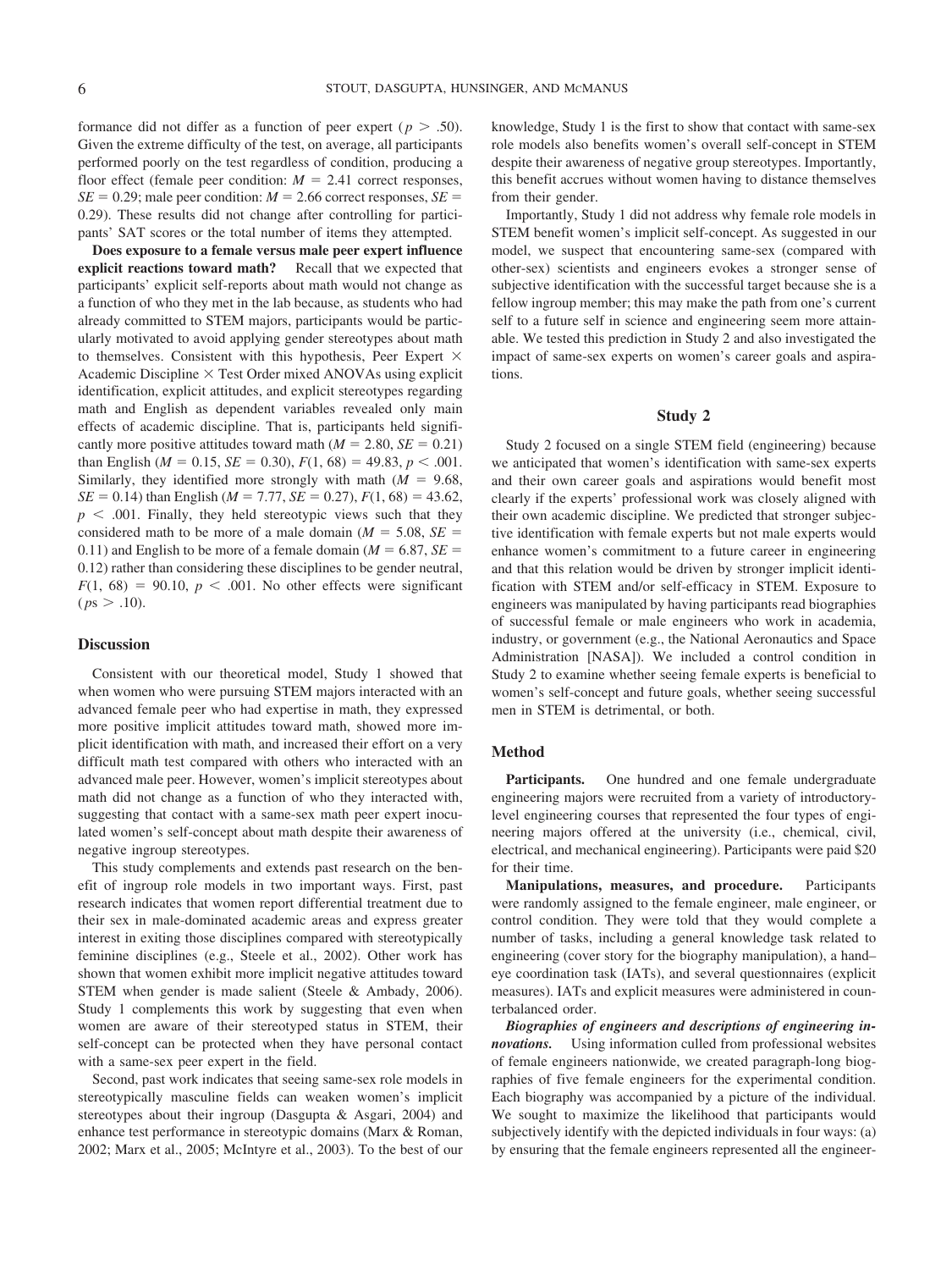ing subfields taught on campus to enhance the overlap between students' interests and the experts' professional work; (b) by selecting engineers who were from diverse racial backgrounds (2 White, 1 African American, 1 Asian American, and 1 Latina); (c) by selecting engineers who were young, in the event that participants might find it easier to identify with individuals who are relatively close to them in age; and (d) by including interesting information about why these engineers were initially attracted to the discipline, why they decided to pursue it as a career, and the engineering innovations that have emerged from their work. For the male engineer condition, the biographies were identical to those in the female engineer condition, except that pronouns were modified and the pictures of female engineers were replaced with pictures of men who were matched in age, race, and attractiveness. In the control condition, participants saw five images and descriptions of engineering innovations taken directly from the biographies.

*Identification with engineers portrayed in the biographies.* After reading the biographies or innovation descriptions, participants completed six items ( $\alpha = .78$ ) that tapped their subjective identification with the female or male engineers or with the sexunspecified engineers who had created the innovations in the control condition. Sample items are "How much do you identify with the engineers you just read about?" and "How much do you relate to the engineers you just read about?" Participants responded on scales ranging from 1 (*not at all*) to 7 (*very much*).

*IAT measures.* The same three IATs from the previous study were used here to assess students' implicit attitudes toward STEM, identification with STEM, and stereotypes that STEM is a male domain. Because of experimenter oversight the labels in these IATs were "math" versus "English" as in Study 1 (rather than "engineering" vs. "English"). However, this oversight is unlikely to change the results because all engineering students know that the core foundation of engineering is mathematics, and the heavy emphasis on math is the reason why engineering is stereotyped as masculine.

*Explicit attitudes, identification, and stereotypes.* These measures were virtually identical to Study 1 except engineering was the target domain instead of math.

*Self-efficacy in engineering.* We included a new measure (three items) assessing participants' self-efficacy in engineering (e.g., "In general, how confident are you about your engineering ability?"). Participants responded on 7-point scales anchored by 1 (*not at all*) to 7 (*very*), which yielded a reliable index ( $\alpha = .76$ ).

*Intention to pursue a career in engineering.* Participants indicated the degree to which they intended to pursue a career in engineering by responding to two questions  $(r = .52)$ : (a) "How likely are you to pursue graduate study in engineering?" and (b) "How likely are you to pursue a professional job in engineering?" They gave responses on 7-point scales anchored by 1 (*not at all likely*) to 7 (*very likely*).

#### **Results**

# Does exposure to female versus male engineers or engineer**ing innovations differentially influence women's implicit selfconcept and implicit stereotypes?**

*Attitudes IAT.* A planned contrast comparing the female biography condition to the male biography and innovations conditions revealed that participants exposed to male engineers or engineering innovations showed significant negative implicit attitudes toward math and relative preference for English (IAT effect =  $-70$  ms, IAT  $D = -0.21$ ; IAT effect =  $-41$  ms, IAT  $D =$ –.22, respectively), whereas others exposed to female engineers preferred math and English equally (IAT effect  $= -16$  ms, IAT  $D = .01$ ,  $t(70) = 2.25$ ,  $p < .05$ , Cohen's  $d = 0.54$  (see Figure 3). *Identification IAT.* Unexpectedly, a one-way ANOVA revealed that women's implicit identification with math was not stronger after reading about female engineers (IAT effect  $= 79$  ms, IAT  $D = .22$ ) compared with male engineers (IAT effect  $= 56$  ms, IAT  $D = .19$ ) or engineering innovations (IAT effect  $= 91$ ms, IAT  $D = .25$ ;  $p = .97$ ). We speculate about why this may have occurred in the Discussion section that follows. Notwithstanding

this null effect at the ANOVA level, we found support for our

hypothesis at an individual difference level (see below). **Does subjective identification with female engineers influence career goals? If so, is this effect mediated by implicit identification with STEM and/or self-efficacy?** We first assessed whether individual differences in identification with women engineers predicted female students' intention to pursue engineering as a career by running a regression using subjective identification with female engineers (centered continuous variable) as the predictor variable and future career intentions as the outcome variable. Results revealed a significant positive relationship such that stronger identification with female engineers was associated with greater intentions to pursue an engineering career ( $B = 0.53$ ,  $SE = 0.23$ ,  $p = .03$ ). Next, we tested if this relationship was mediated by students' implicit identification with STEM or by their greater self-efficacy in STEM. Accordingly, we ran two sets of mediational analyses separately using implicit identification with STEM and self-efficacy as potential mediators, following the procedure outlined by Baron and Kenny (1986).

*Is implicit identification with STEM a mediator?* Subjective identification with female engineers (predictor variable) significantly predicted stronger implicit identification with STEM (proposed mediator;  $B = 0.17$ ,  $SE = 0.08$ ,  $p < .05$ ). Similarly, implicit identification with STEM (proposed mediator) significantly predicted more intention to pursue a career in engineering (outcome variable;  $B = 1.11$ ,  $SE = 0.48$ ,  $p = .03$ ). When implicit identification with STEM was controlled in Step 1 of the regression, the relation between identification with female engineers and future



*Figure 3.* Women's implicit attitudes toward math after exposure to biographies of female engineers, male engineers, or descriptions of engineering innovations. Error bars represent standard error of the mean.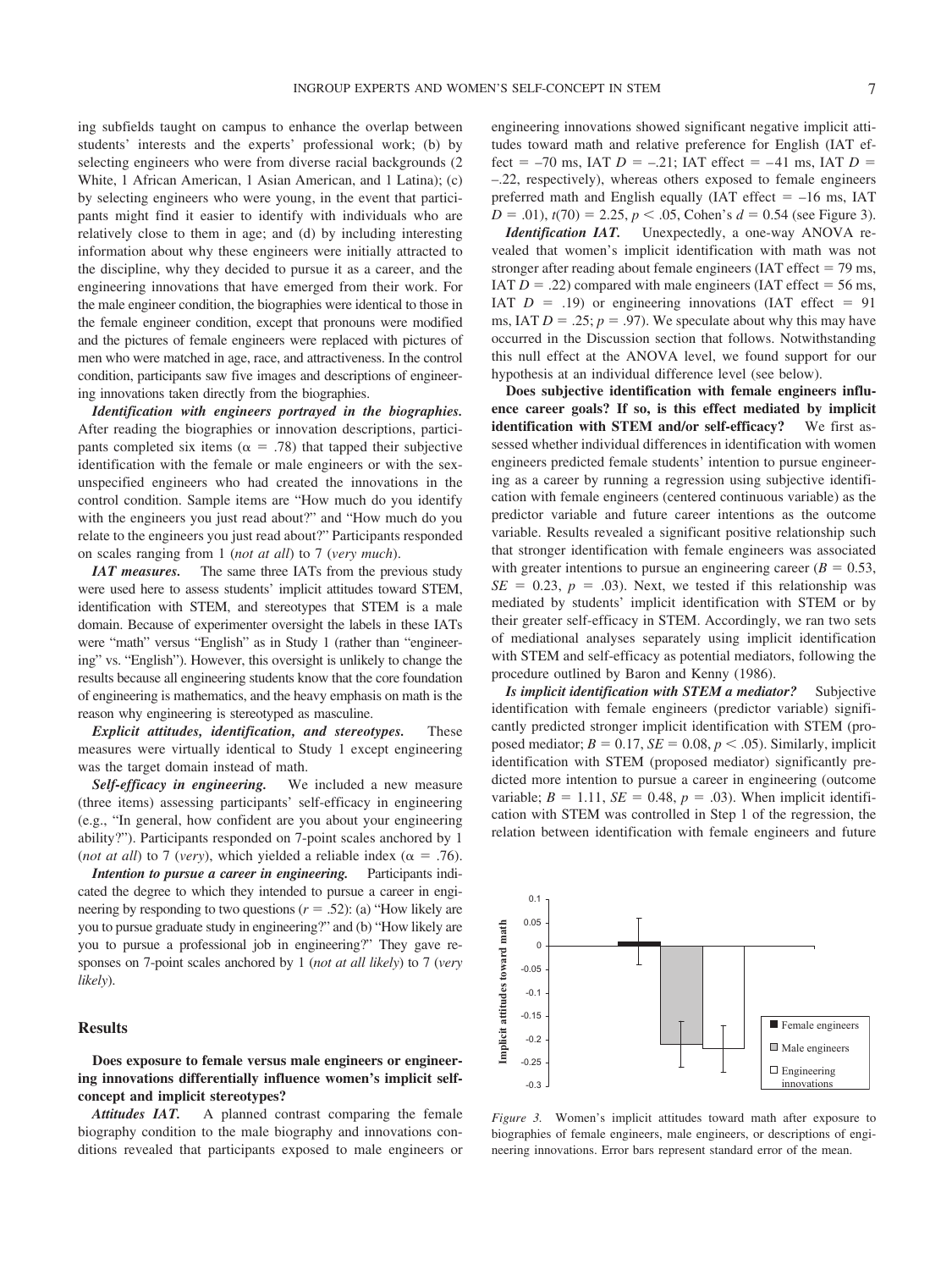career goals was no longer significant ( $B = 0.34$ ,  $SE = 0.24$ ,  $p =$ .16; see Figure 4, Panel A). A one-tailed Sobel test revealed that this drop in significance was marginally significant ( $Z = 1.56$ ,  $p =$ .058).

*Is self-efficacy in engineering a mediator?* We also found that subjective identification with female engineers significantly predicted greater self-efficacy in engineering (proposed mediator;  $B = 0.48$ ,  $SE = 0.20$ ,  $p = .02$ ). More self-efficacy predicted significantly more investment in pursuing a career in engineering (outcome variable;  $B = 0.68$ ,  $SE = 0.17$ ,  $p < .001$ ). When self-efficacy was controlled, subjective identification with women engineers no longer predicted career goals (see Figure 4, Panel B;  $B = 0.20$ ,  $SE = 0.21$ ,  $p = .35$ ; one-tailed Sobel test:  $Z = 2.05$ ,  $p =$  $.02$ ) $.^{2,3}$ 

The equivalent regressions for the link between subjective identification and future career goals were not significant for either the male engineer condition ( $B = 0.12$ ,  $SE = 0.22$ ,  $p = .60$ ) or the control condition ( $B = 0.50$ ,  $SE = 0.33$ ,  $p = .14$ ) and therefore did not meet the first criterion necessary to test for mediation.

#### **Secondary analyses.**

**Stereotype IAT.** As in the previous study, exposure to samesex engineers did not significantly reduce implicit stereotypes about STEM. Although participants exposed to female engineers appeared to exhibit slightly less implicit stereotyping (IAT effect  $=$  38 ms, IAT  $D = .09$ ) compared with the male engineer condition (IAT effect  $= 57$  ms, IAT  $D = .18$ ) and the engineering



*Figure 4.* The relation between subjective identification with women engineers and stronger intention to pursue engineering in the future is mediated by implicit identification with math (Panel A) and by selfefficacy in engineering (Panel B). The values are unstandardized beta weights; the numbers inside parentheses indicate that the relationship between the predictor variable and the outcome variable becomes nonsignificant after controlling for the mediator.  $p < .05$ .  $p < .001$ .

innovations condition (IAT effect  $=$  59 ms, IAT  $D = .20$ ), this difference was not significant ( $p = .18$ ).

*Do explicit attitudes, identification, and beliefs about engineering change after reading female versus male engineers' biographies?* We conducted several mixed ANOVAs using Biography Condition (between-subjects variable)  $\times$  Academic Discipline (engineering vs. English; within-subjects variable) as independent variables and explicit attitudes, explicit identification, and explicit stereotypes as dependent variables in separate analyses. Not surprisingly, women reported that they liked engineering  $(M = 6.00, SE = 0.08)$  significantly more than English  $(M = 4.21,$  $SE = 0.12$ ,  $F(1, 97) = 156.01$ ,  $p < .001$ ; they explicitly identified with engineering ( $M = 6.54$ ,  $SE = 0.06$ ) significantly more than English ( $M = 4.96$ ,  $SE = 0.13$ ),  $F(1, 97) = 125.53$ ,  $p < .001$ ; and they stereotyped engineering as a masculine domain  $(M = 4.40,$  $SE = 0.09$ ) and English as a feminine domain ( $M = 3.30$ ,  $SE =$ 0.11),  $F(1, 97) = 47.98$ ,  $p < .001$ . As expected, biography condition did not moderate any of these self-reports ( $p_s > .10$ ).

#### **Discussion**

Consistent with our proposed theoretical model, the findings of Study 2 suggest that exposure to biographies of influential female engineers (compared with male engineers or engineering innovations) boosted female students' implicit positive attitudes toward STEM. Moreover, in the female engineer condition, the more women identified with these same-sex experts the more they reported wanting to pursue STEM careers. This relationship was mediated by two closely related variables— greater implicit identification with STEM and greater self-efficacy in STEM. As expected, identification with equivalent male engineers or sexunspecified engineers did not predict women's career goals, implicit domain identification, or self-efficacy in engineering.

<sup>2</sup> Reverse mediational analyses were also significant, indicating that stronger identification with female engineers predicted stronger intentions to pursue engineering as a career (mediator), which in turn enhanced (a) implicit identification with STEM ( $Z = 1.55$ ,  $p = .06$ ) and (b) self-efficacy in engineering  $(Z = 1.94, p = .03)$ . Collectively, our original mediational analyses and the reverse mediational analyses suggest that when female students identify strongly with same-sex engineers it bolsters their (a) implicit identification with the field, (b) self-efficacy, and (c) future career goals. But, it is not entirely clear whether identification with same-sex experts increases domain identification and self-efficacy first (as we predict) or if it increases commitment to engineering careers first (reverse mediation effect). Logic dictates that identification with engineering as a field and mastery (self-efficacy) must be acquired first before students can imagine a future career in that field, but future studies need to confirm this. Perhaps using samples of younger students who have not yet committed to engineering majors will provide clearer mediational evidence.

<sup>3</sup> We also ran a multiple mediator model using bootstrapping (5,000 resamples; see Preacher & Hayes, 2008) to assess the simultaneous indirect effect of implicit identification and self-efficacy as mediators on future career intentions (dependent variable). We found that self-efficacy continued to be a significant mediator, even after controlling for implicit identification ( $B = 0.60$ ,  $SE = 0.17$ ,  $p < .01$ ), but the mediating effect of implicit identification became a weaker trend after controlling for selfefficacy ( $B = 0.70$ ,  $SE = 0.43$ ,  $p = .10$ ). This indicates that self-efficacy and implicit identification work together to influence students' future career intentions but that the effect of self-efficacy is a bit stronger.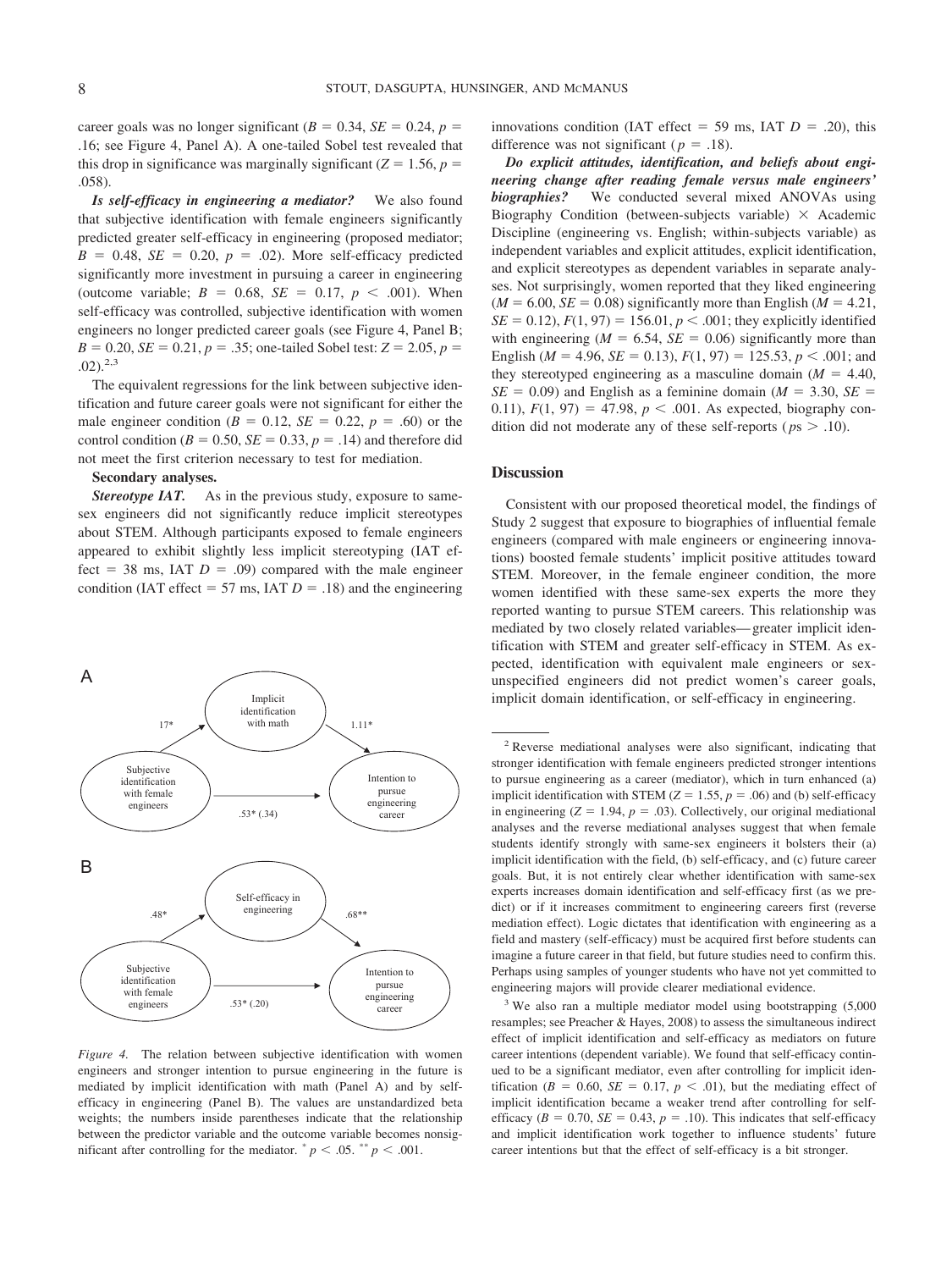One unexpected finding in Study 2 was that exposure to biographies of female engineers did not increase participants' implicit identification with STEM compared with the other two conditions. Upon reflection we think this occurred because reading biographies of ingroup experts is not as psychologically powerful as actually meeting such individuals. Although prior work has shown that media exposure to counterstereotypic ingroup members boosts women's performance on a STEM test (e.g., Marx & Roman, 2002, Study 3; McIntyre et al., 2003), we believe that when it comes to changing self-conceptions and going against strong societal stereotypes, the immediacy of personal contact may be more effective. We addressed this problem in Study 3 by ensuring that students had direct personal contact with female versus male experts and then compared the effect of such contact on students' self-conceptions and attitudes in STEM.

#### **Study 3**

We recruited female and male students from multiple sections of an introductory calculus class; some sections were taught by female professors while others were taught by male professors. Students were tracked from the beginning of the semester (September) to the end (December). This calculus class is a prerequisite and gateway for all STEM majors in the physical sciences; such gateway courses are well-known sites of student attrition from STEM fields. Thus, any intervention in this calculus class is likely to have a high impact in preventing attrition of female students from STEM.

Although this was a quasi-experimental study, several important strengths of the study bring it very close to a controlled laboratory experiment. First, students preregistered for specific sections of this calculus class before professors had been assigned to each section. Thus, students could not have selfselected into specific sections on the basis of prior knowledge of course professors, including their sex. Second, thanks to unparalleled help from the Department of Mathematics, male and female professors who taught the sections from which we drew our sample were matched in terms of their teaching skills, their stage of career, and their fluency in English. In terms of race and ethnicity, these professors were White American, Eastern European, Chinese, and Latin American (more than 50% were international faculty). Third, professors teaching these sections were yoked to same-sex teaching assistants (TAs) to ensure that in the context of the class participants came into contact exclusively with female experts in mathematics (i.e., a lecture taught by a female professor and a discussion section led by a female TA) or male experts in mathematics (i.e., a lecture taught by a male professor and a discussion section led by a male TA). All professors and TAs were blind to the real purpose of this study; they were told generically that the study was on students' interest in math and related majors. Fourth, all course sections had identical syllabi and exams; thus students learned the same material and were tested in the same way regardless of who their professors were. Finally, instructors and TAs graded blind to students' identity, and grading was shared across sections so that instructors did not necessarily grade their own students' exams. Thus, instructors' evaluation of students' exams and their final grade could not have been biased by their preexisting expectations of any student.

The longitudinal design allowed us to assess whether the hypothesized benefit of contact with same-sex experts for female students takes effect immediately and remains stable across the semester or if it grows stronger over time. It also allowed us to test whether the benefit of same-sex experts endures after students leave class and move to other situations where the experts are not physically present. If the positive effect of contact is confined to the classroom where experts are physically present, then testing students outside the calculus class in other situations should wipe out the benefit.

The longitudinal design of Study 3 makes it very different from past work that examined women's experience in stereotypically masculine classrooms (Steele et al., 2002), which assessed students' perceptions at a single point in time. Our own past work that utilized a longitudinal design examined changes in women's implicit beliefs about their ingroup after exposure to counterstereotypic ingroup members (Dasgupta & Asgari, 2004); it did not assess changes in the self-concept across time.

#### **Method**

Participants. One hundred undergraduates (47 women and 53 men) who intended to major in STEM disciplines were recruited from 15 sections of an introductory calculus class to participate in a semester-long study that consisted of two hour-long sessions in exchange for \$40. Roughly 25% of students in this calculus class were women and 75% were men. Seven sections were taught by female professors and TAs, and eight sections were taught by male professors and TAs. Each section had 25–30 students. A total of nine students were excluded because of poor English speaking skills  $(n = 2)$ , unusually low SAT scores on the quantitative section  $(n = 2)$ , or failure to complete the second session  $(n = 5)$ , leaving a final sample size of 91 students (42 women and 49 men).

#### **Manipulations, measures, and procedure.**

*Time 1.* Each participant met one-on-one with an experimenter in a quiet location on campus (e.g., library cubicle, empty lab, or classroom). Participants were left alone to complete the three IATs that were identical to those in Studies 1 and 2, followed by explicit attitudes, domain identification, stereotypes, and subjective identification measures used in Study 2. Participants also reported their expected grade in the course (i.e., letter grade ranging from A to F), which served as a measure of their perceived self-efficacy in math.

*Time 2.* In the second session, participants completed the same measures as in Time 1. Then they were asked if they would allow the Registrar's Office to release their final course grade to us. Only one student did not consent to releasing his grade; his data were excluded from analyses involving course grades. Participants were then debriefed.

*Classroom observations.* To supplement and enrich the quantitative measurement of students' attitudes and self-concept, we also collected qualitative data on classroom dynamics by conducting in-class observations at the beginning and end of the semester. Research assistants observed students' behavior in class and coded interactions with their professor once at the beginning and once at the end of the semester. Specific behaviors and coding protocol are discussed in the Results section.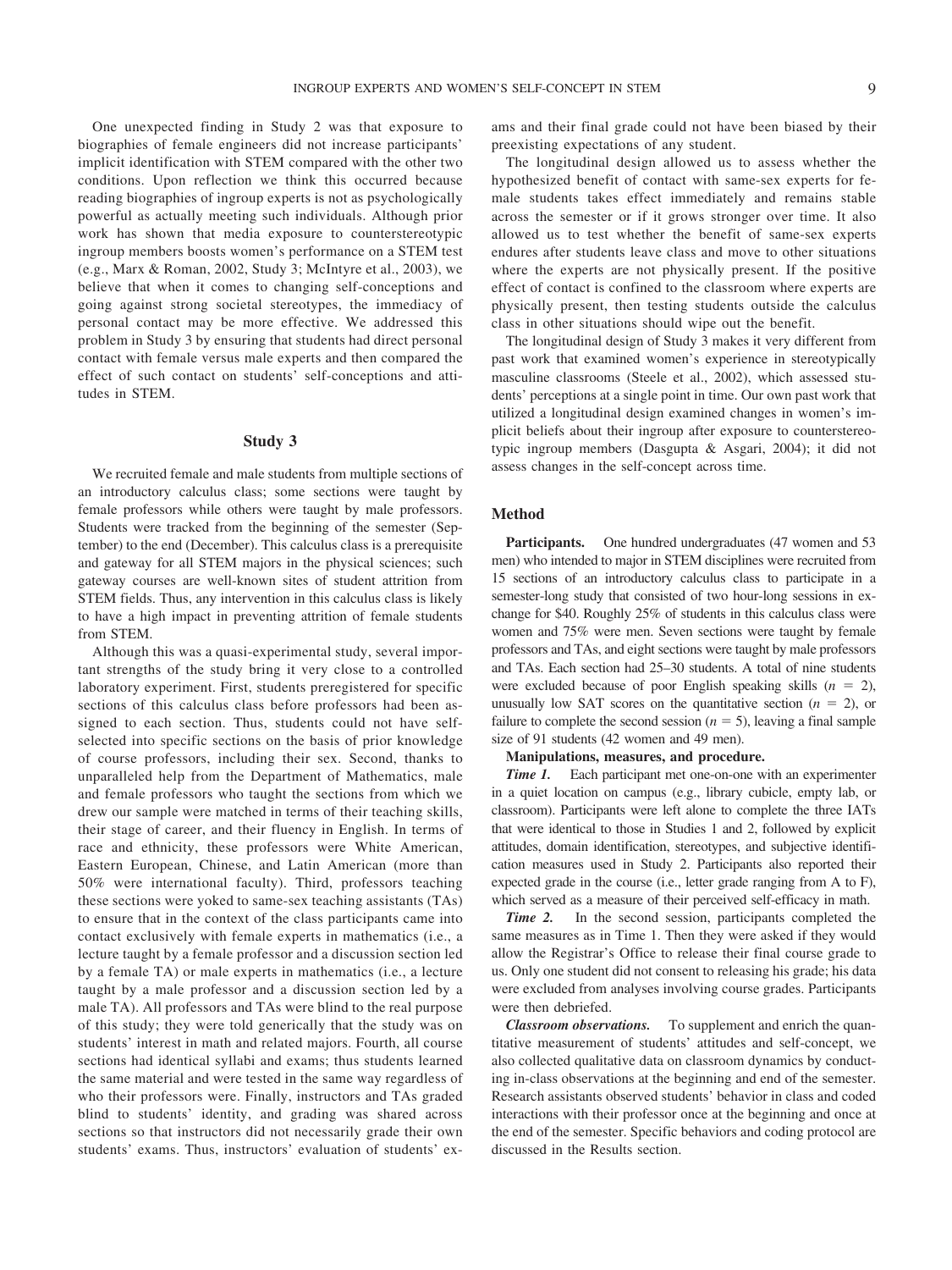#### **Results**

**Does contact with female versus male professors differentially influence implicit attitudes toward and identification** with mathematics? For each IAT we conducted a 2 (professor sex)  $\times$  2 (student sex)  $\times$  2 (time of semester) mixed ANOVA where time of semester was assessed within participants and the other two variables were assessed between participants.

*Attitude IAT.* Implicit attitudes toward math relative to English were calculated as in Studies 1–2 such that positive IAT *D* scores reflected more positive attitudes toward math and negative IAT *D* scores reflected more negative implicit attitudes toward math compared with English. Results revealed a significant main effect of professor sex; on average students implicitly liked math and English equally when their professor was a woman (IAT effect  $= -0.89$  ms, IAT *D* score  $= -0.03$ , whereas they expressed more negative attitudes toward math when he was a man (IAT effect =  $-116$  ms, IAT  $D = -.33$ ),  $F(1, 87) = 8.23$ ,  $p = .01$ . We also found a marginally significant main effect of student sex; female students on average expressed more negative implicit attitudes toward math (IAT effect  $= -82$  ms, IAT  $D = -.28$ ) than did male students (IAT effect =  $-35$  ms, IAT  $D = -.08$ ),  $F(1, 87) =$ 3.63,  $p = .06$ . More importantly, these main effects were superseded by a significant Professor Sex  $\times$  Student Sex interaction,  $F(1, 87) = 4.71$ ,  $p = .03$  (see Figure 5, Panel A); female students implicitly liked math and English equally when their professor was a woman (IAT effect  $= 7$  ms, IAT  $D = .01$ ) but strongly disliked math when their professor was a man (IAT effect  $= -171$  ms, IAT  $D = -.55$ ,  $F(1, 40) = 11.68$ ,  $p = .001$ . However, male students did not differ in their implicit attitudes toward math regardless of whether their professor was a woman (IAT effect  $= -8$  ms, IAT  $D = -.04$ ) or a man (IAT effect = -62 ms, IAT  $D = -.12$ ;  $p >$ .60). Time of semester did not influence implicit attitudes toward math; there was no main effect or interactions with time ( $p s$ ) .30). Note that contact with same-sex math professors benefited female students even though the professors were not present in the situation in which attitudes were measured.

*Identification IAT.* Implicit identification with math relative to English was scored such that positive IAT *D* scores represented stronger identification with math and negative IAT *D* scores signified relative disidentification from math. A Professor Sex  $\times$ Student Sex  $\times$  Time of Semester mixed ANOVA revealed a significant main effect of student sex; on average, female students showed weaker implicit identification with math (IAT effect  $= 44$ ms, IAT  $D = .08$ ) compared with male students (IAT effect = 97 ms, IAT  $D = .29$ ,  $F(1, 87) = 7.37$ ,  $p < .01$ . More importantly, and as predicted, the main effect was qualified by a significant two-way Professor Sex  $\times$  Student Sex interaction,  $F(1, 87)$  = 5.12,  $p = .03$  (see Figure 5, Panel B). Deconstruction of this interaction revealed that female students implicitly identified with math significantly more when their professor was a woman (IAT effect = 101 ms, IAT  $D = .22$ ) rather than a man (IAT effect =  $-14$  ms, IAT  $D = -.06$ ,  $F(1, 40) = 5.77$ ,  $p = .02$ , but male students did not differ in their implicit identification with math regardless of professor sex (female professor: IAT effect  $= 85$  ms,



*Figure 5.* Women versus men's implicit attitudes toward math (Panel A) and implicit identification with math (Panel B) as a function of professor sex. Error bars represent standard error of the mean.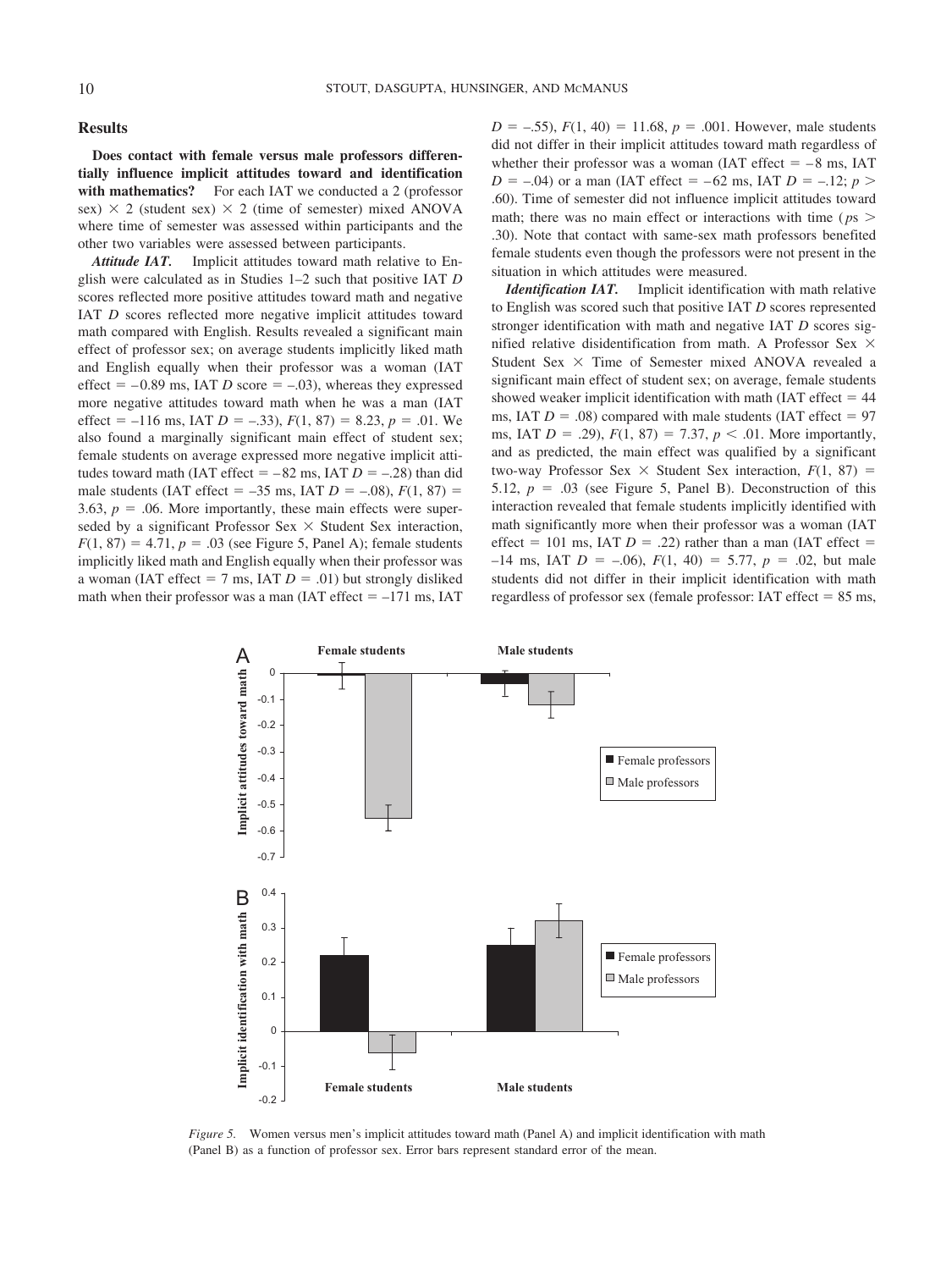IAT  $D = .25$ ; male professor: IAT effect = 110 ms, IAT  $D = .32$ ;  $p > .40$ ). Time of semester did not matter; we did not find a main effect of time or interactions ( $p_s > .10$ ).

*Stereotype IAT.* Implicit stereotypes linking math versus English with gender were assessed with IAT *D* scores such that larger positive scores reflected stronger implicit stereotypes associating math with men and English with women and smaller IAT scores reflected weaker gender stereotypic associations. A Professor  $Sex \times Student Sex \times Time$  of Semester mixed ANOVA revealed a significant main effect of student sex such that female students held weaker implicit gender stereotypes (IAT effect  $= 55$  ms, IAT  $D = .19$ ) than did male students (IAT effect = 143, IAT  $D = .46$ ),  $F(1, 87) = 11.88$ ,  $p = .001$ . However, as in Studies 1 and 2, implicit stereotypes did not vary as a function of professor contact; the Professor Sex  $\times$  Student Sex interaction was nonsignificant for implicit stereotyping ( $p = .32$ ), and time of semester did not influence this result (three-way interaction,  $p = .17$ ).

**Does exposure to female versus male professors differentially influence students' self-efficacy in math and actual performance?**

*Self-efficacy (expected grade) in class.* Next, we conducted a Professor Sex  $\times$  Student Sex  $\times$  Time of Semester mixed ANOVA using participants' expected course grade as the dependent variable. The expected grade scale ranged from A to D and was transformed into an ordinal scale for data analysis such that  $D =$ 7,  $C = 8$ ,  $B = 9$ ,  $A = 10$ . As predicted, we found a significant Professor Sex  $\times$  Student Sex interaction,  $F(1, 87) = 4.25$ ,  $p < .05$ , showed that female students expected to receive significantly higher grades when their professor was a woman  $(M = 8.60, SE =$ 0.28) rather than a man ( $M = 7.76$ ,  $SE = 0.32$ ),  $F(1, 40) = 4.02$ ,  $p = .05$ ; however, male students did not differ in their expected grade regardless of professor sex (female professor:  $M = 7.80$ , *SE* = 0.36; male professor:  $M = 7.90$ , *SE* = 0.31;  $p > .30$ ; see Figure 6, Panel A). There was no main effect of time, nor did time interact with professor sex ( $p_s > .20$ ).

*Actual final grade for the course.* To test whether students' actual course grade varied as a function of professor sex, we conducted a Professor Sex  $\times$  Student Sex analysis of covariance using students' quantitative SAT score as a control variable. The only significant finding was a main effect of student sex, *F*(1,  $85$ ) = 6.41,  $p < .05$ , such that, interestingly, women outperformed men in terms of final grades (female students:  $M = 9.25$ ,  $SE =$ 0.18; male students:  $M = 8.65$ ,  $SE = 0.17$ ) regardless of professor sex ( $ps > .40$ ; see Figure 6, Panel B).

**Does contact with female versus male professors evoke differential feelings of identification?** We assessed students' subjective identification with their professor using a Professor Sex  $\times$ Student Sex  $\times$  Time of Semester mixed ANOVA to determine if



*Figure 6.* Women versus men's expected course grades (Panel A) and actual course grades (Panel B) in a calculus class as a function of professor sex. Grades in Panel B have been converted to the same scale as that of Panel A for ease of comparison. Error bars represent standard error of the mean.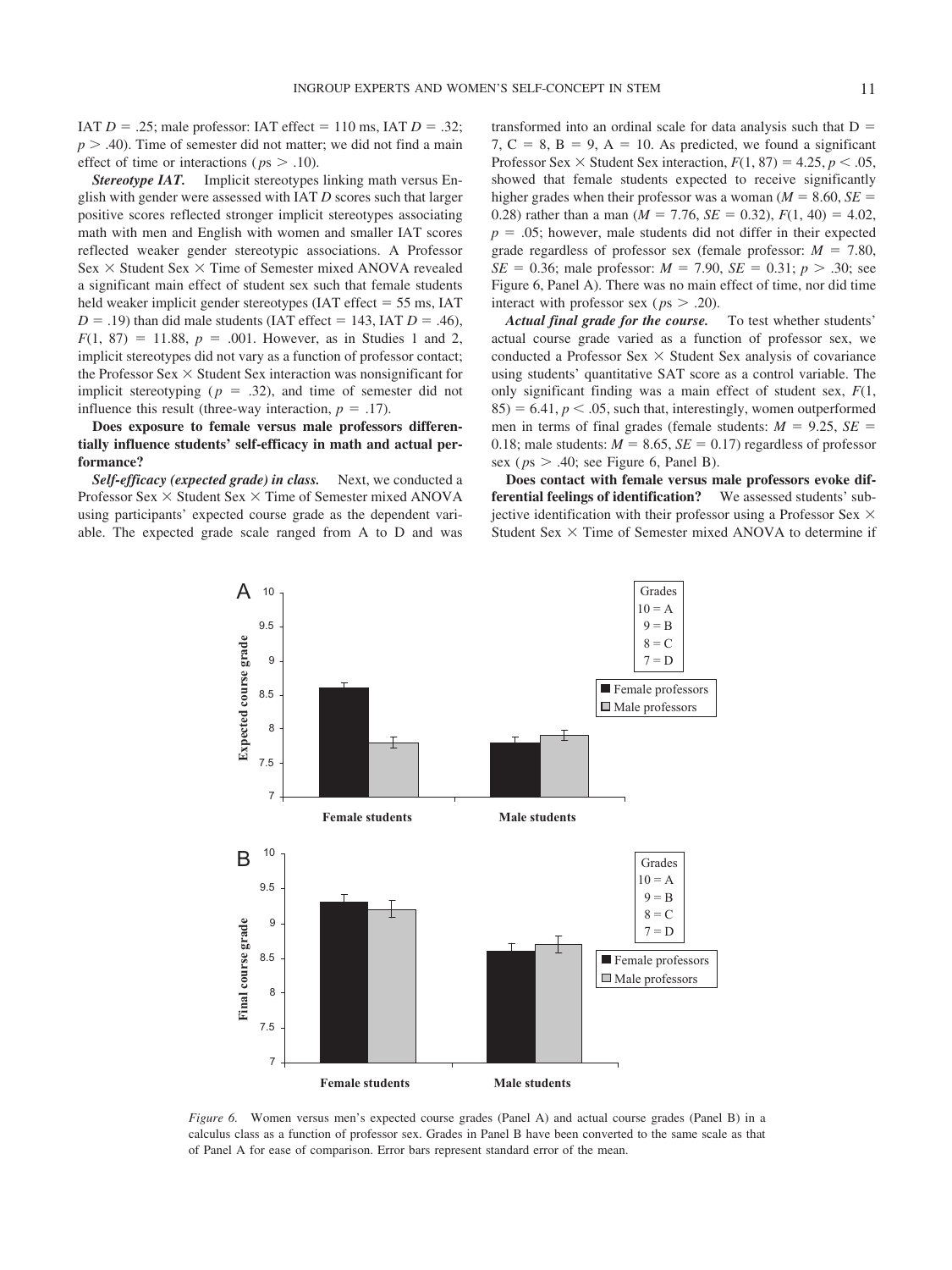students would identify more strongly with professors who were ingroup rather than outgroup members. As predicted, a significant Professor Sex  $\times$  Student Sex interaction,  $F(1, 87) = 4.41$ ,  $p = .04$ , showed that female students identified more with math professors if they were women ( $M = 3.90$ ,  $SE = 0.33$ ) rather than men ( $M =$ 3.18,  $SE = 0.28$ ), but this effect was marginally significant,  $F(1, 1)$  $40$ ) = 2.86,  $p = .09$ . Male students identified equally with male  $(M = 3.63, SE = 0.28)$  and female professors  $(M = 3.23, SE = 0.28)$  $0.27$ ;  $p > .20$ ).

**Does identification with same-sex professors at Time 1 predict self-efficacy at Time 2?** We then tested whether greater subjective identification with professors at the beginning of the semester would predict more self-efficacy in math at the end of the semester, and importantly, if this relation would depend on the "match" between students' sex and their professors' sex. To that end, we conducted a linear regression in which professor sex, student sex, subjective identification with professor, and interaction terms (all centered) were entered as predictor variables; we found a significant three-way interaction ( $B = 0.56$ ,  $SE = 0.21$ ,  $p = .01$ ). When disaggregated by student sex, results showed a significant Professor Sex  $\times$  Subjective Identification interaction for female students ( $B = 0.26$ ,  $SE = 0.13$ ,  $p = .05$ ) such that greater identification with female math professors at the beginning of the semester (Time 1) predicted more self-efficacy in math at the end of the semester (Time 2;  $B = 0.19$ ,  $SE = 0.09$ ,  $p = .03$ ). However subjective identification with male professors did not benefit female students' self-efficacy ( $B = -0.07$ ,  $p = .47$ ; see Figure 7, top panel). Among male students, although the Professor  $Sex \times$  Subjective Identification interaction was also significant  $(B = -0.33, SE = 0.15, p = .04)$ , the simple slopes were nonsignificant or marginal. Identification with male professors at the beginning of the semester did not predict self-efficacy in math at the end of the semester  $(B = 0.14, SE = 0.11, p = .20)$ ; however, *less* identification with female professors at the beginning of the semester predicted higher self-efficacy at the end of the semester  $(B = -0.18, SE = 0.10, p = .08$ ; see Figure 7, bottom panel).

**Does contact with female versus male professors influence classroom dynamics?** Because the number of sections taught by female versus male professors was too small to run inferential statistics, we present only descriptive statistics for the classroom observations. Observers coded the number of times students (a) asked questions in class, (b) answered professors' questions in class, and (c) sought help from professors after class. Coders noted the total number of students who performed each behavior and their sex, with the caveat that each behavior was counted only once per student to control for individual differences among students (e.g., a particularly talkative student). We calculated the percentage of female and male students who engaged in each behavior by dividing the number of female (or male) students who performed each behavior by the total number of female (or male) students in class on that day and multiplying the result by 100 (see Table 1 for results). All of the following descriptive statistics are described as percentages.

*Answering the professor's questions in class.* The first column of Table 1 shows students who responded to their professors' questions in class. Because these professors directed questions to the class as a whole (not to any specific student), students' decisions to answer professors' questions are examples of proactive class participation rather than reactive behavior in response to being called upon. At Time 1, a smaller percentage of female students (9%) compared with male students (23%) answered questions regardless of professor sex. However, a different pattern emerged in Time 2: Now female students were much more likely to participate by answering questions when the professor was female (46% of women participated) rather than male (7% of women participated). This same pattern occurred among male students, although the difference in the percentage of male students who answered female (42%) versus male professors' (26%) questions was less dramatic. These numbers suggest that as the semester progressed, female students' participation in class increased noticeably when their professor was a woman (7% to 46%), but participation did not change when their professor was a man  $(11\%$  to 7%).

*Approaching professors for help after class.* The percentage of students who approached professors after class did not differ much at Time 1 as a function of student sex or professor sex (among female students, 12% approached female professors and 13% approached male professors; among male students, 9% approached female professors and 5% approached male professors). However, at Time 2, the percentage of female students who approached male professors dropped to zero, whereas the percentage of women who approached female professors remained roughly similar across timepoints (12% at Time 1, 14% at Time 2). The number of male students who approached their professor at Time 2 did not differ by professor sex (7% for classes taught by both women and men).

*Asking questions without prompting in class.* More students asked questions in classes taught by female professors (22% of students) than male professors (15% of students). This trend did not differ by student sex or time of semester.

**Does contact with female versus male professors differentially influence explicit identification, attitudes, and stereotypes about math?** Each self-report measure was analyzed using Professor Sex  $\times$  Student Sex  $\times$  Time of Semester  $\times$ Academic Discipline (math vs. English) mixed ANOVAs. Similar to Studies 1 and 2, results showed that all students had more positive attitudes toward math  $(M = 5.26, SE = 0.09)$  than English  $(M = 3.97, SE = 0.11), F(1, 87) = 65.91, p < .001$ , regardless of student sex, professor sex, or time of semester ( $p_s > .10$ ). They also identified significantly more strongly with math  $(M = 5.97$ ,  $SE = 0.09$ ) than English (*M* = 4.84, *SE* = 0.10),  $F(1, 87) = 57.27$ ,  $p < .001$ , regardless of student sex, professor sex, or time of semester ( $p_s > .10$ ). At the same time, students explicitly endorsed the stereotype that math was more of a male domain (*M* 3.09,  $SE = 0.07$ ) and English more of a female domain ( $M = 4.90$ ,  $SE = 0.07$ ,  $F(1, 87) = 259.69$ ,  $p < .001$ . Endorsement of this stereotype was significantly moderated by student sex,  $F(1, 87) =$ 6.42,  $p = 0.01$ , such that male students endorsed this stereotype more strongly (math:  $M = 2.93$ ,  $SE = 0.09$ ; English:  $M = 5.03$ ,  $SE = 0.10$ ) than did female students (math:  $M = 3.24$ ,  $SE = 0.10$ ; English:  $M =$ 4.77,  $SE = 0.11$ ; there was no effect of time on explicit stereotypic beliefs ( $p_s > .10$ ).

#### **Discussion**

Study 3 revealed the benefit of contact with same-sex STEM experts on female students' implicit self-concept and self-efficacy in math, even when female students were outside the classroom where female experts were not physically present. We also found that subjective identification with same-sex math experts predicted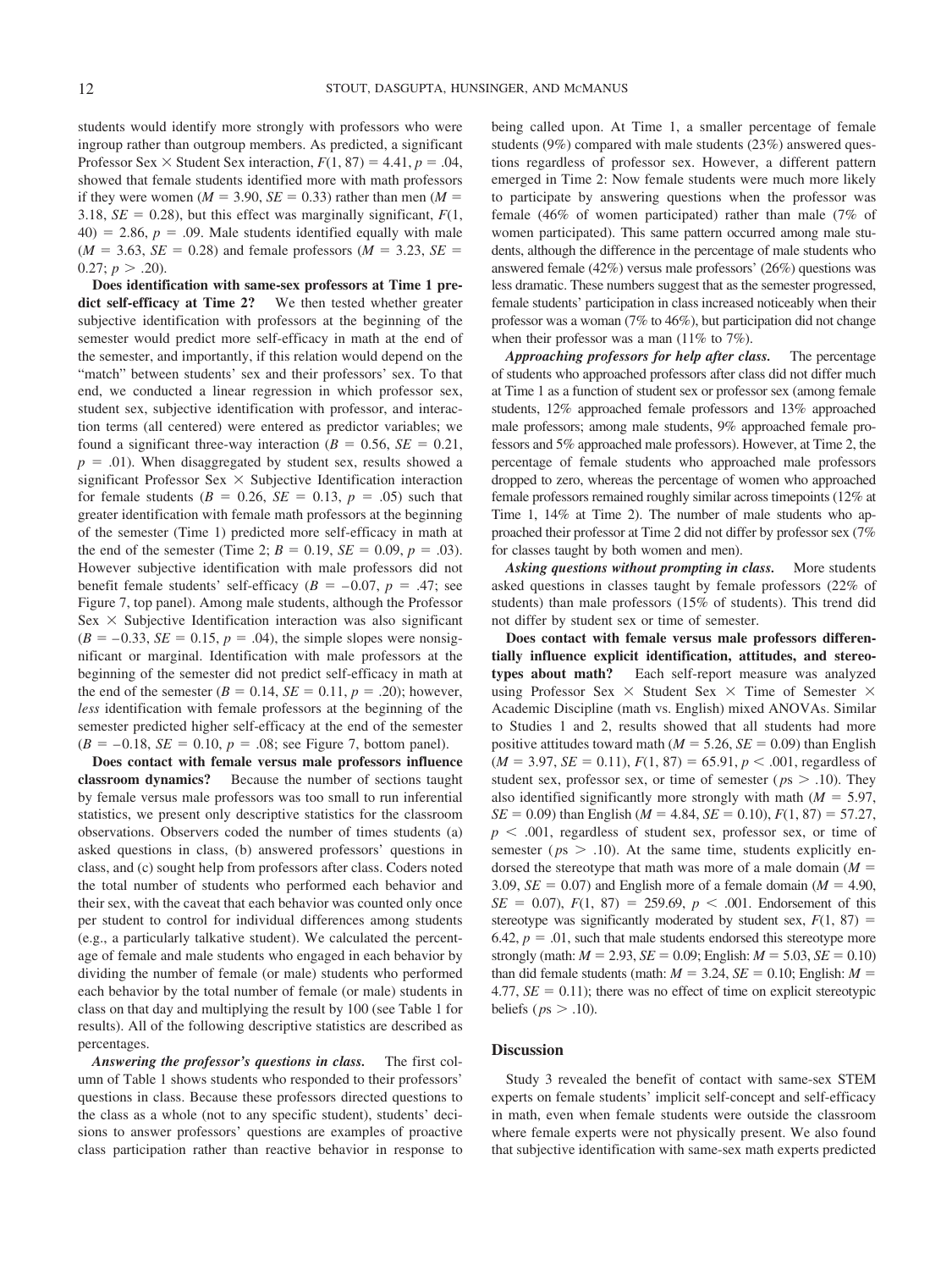

*Figure 7.* Top panel: Female participants: Subjective identification with female (but not male) professors at the beginning of the semester predicts increased self-efficacy at the end of the semester. Bottom panel: Male participants: Subjective identification with male professors at the beginning of the semester does not significantly predict increased self-efficacy at the end of the semester.

female (but not male) students' confidence and self-efficacy in their math ability, which is consistent with our prediction that identification with same-sex role models is particularly influential for negatively stereotyped group members' self-efficacy in a stereotyped domain. Importantly, even though the female students in this study clearly had strong ability in math and, as a group, outperformed their male peers, they were less confident about their performance when their professor was a man compared with when she was a woman.<sup>4</sup> Our observations of students' behavior in class

<sup>4</sup> Although this finding might invite the assumption that female students expected female professors to be more lenient in their grading than male professors (or to create easier exams), we think this is unlikely because students were fully aware that the exams were common across all sections, that course grading was done blind to students' identity (no names were on the exams), and that grading was shared by instructors (i.e., different questions within the same exam were graded by different instructors).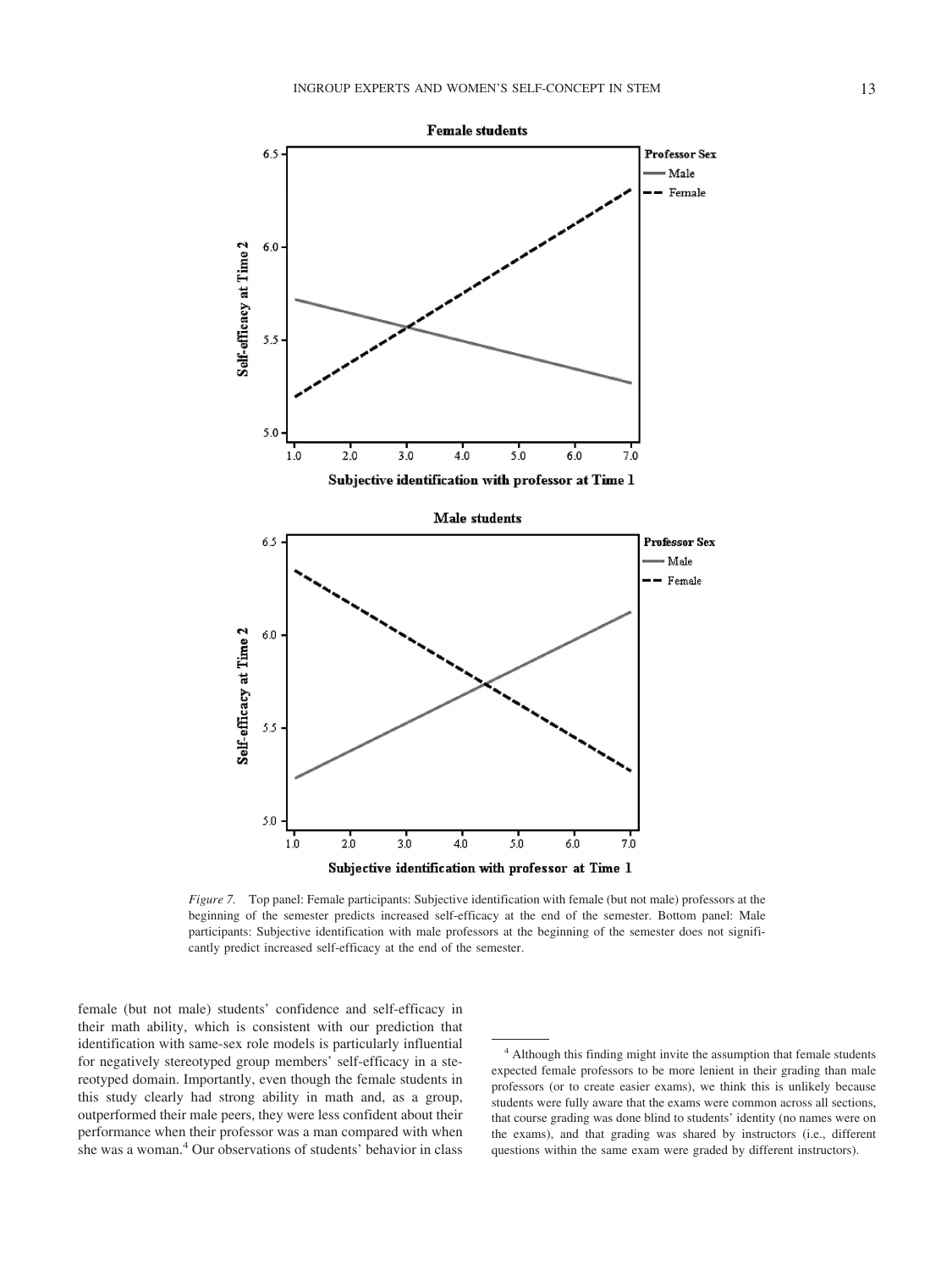| Student         | Professor sex | Responded to questions<br>professor posed in class $(\%)$ | Asked professor for<br>help after class $(\% )$ | Asked questions<br>in class $(\% )$ |
|-----------------|---------------|-----------------------------------------------------------|-------------------------------------------------|-------------------------------------|
| Female students |               |                                                           |                                                 |                                     |
| Time 1          | Female        |                                                           | 12                                              | 20                                  |
|                 | Male          | 11                                                        | 13                                              | 15                                  |
| Time 2          | Female        | 46                                                        | 14                                              | 23                                  |
|                 | Male          |                                                           | $\Omega$                                        | 13                                  |
| Male students   |               |                                                           |                                                 |                                     |
| Time 1          | Female        | 18                                                        | 9                                               | 22                                  |
|                 | Male          | 28                                                        |                                                 | 16                                  |
| Time 2          | Female        | 42                                                        |                                                 | 22                                  |
|                 | Male          | 26                                                        |                                                 | 15                                  |

Table 1 *Percentage of Female and Male Students' Behavior in Calculus Class*

*Note.* All values are percentages and were computed separately such that each represents the percentage of female (male) students who performed the behavior out of all of the female (male) students present that day.

complement the inferential statistics. Specifically, female students became more responsive over time toward their female professors in terms of speaking up in class (this behavior did not change when professors were male) and more avoidant with their male professors over time in terms of after-class help-seeking (this behavior did not change for female professors). Together, these results suggest that female experts may produce an approach-oriented response in terms of women's motivation to stay in STEM, while at the same time male experts may produce an avoidance-oriented response.

## **General Discussion**

# **Increasing Exposure to Female Scientists, Engineers, and Mathematicians Benefits Female Students' Self-Concept, Attitudes, Effort, and Career Goals**

Three studies tested the stereotype inoculation model to determine whether, when, and why exposure to same-sex role models in STEM might protect women's self-concept from being infected by negative ingroup stereotypes and, in turn, enhance women's intentions to pursue STEM careers. Consistent with our model in Figure 1, we found that, first, when women encountered other women who were experts in science, math, and engineering, they expressed more positive implicit attitudes toward STEM (Studies 1, 2, and 3), showed more implicit identification with these disciplines (Studies 1 and 3), exerted more effort on difficult math tests (Study 1), and felt more efficacious about their ability and future performance (Study 3) compared with other women who encountered male STEM experts. Second, the presence versus absence of same-sex experts was far more impactful for women than for men (Study 3), which fits past research showing that women rely on same-sex role models for inspiration more than men do (Lockwood, 2006).

Third, all three studies consistently showed that seeing sameversus opposite-sex experts in STEM did not change students' implicit or explicit stereotypes of these disciplines as masculine domains. When juxtaposed against the findings for implicit attitudes and identification with STEM, these data suggest that seeing female role models acts as a metaphorical antibody that protects women's self-conceptions in STEM from becoming vulnerable to societal stereotypes that are very much active in their minds.

# **Exposure to Same-Sex Experts Is Beneficial Because It Increases Feelings of Connectedness Between the Expert and Self, Making Future Careers in STEM More Plausible**

Our theoretical model and data also address the question of why exposure to same-sex experts benefits women's self-concept and future career goals. Our data showed that exposure to same-sex versus opposite-sex experts enhanced women's subjective identification with those STEM experts (Studies 2 and 3), which in turn bolstered their self-efficacy in and implicit identification with STEM and predicted more commitment to pursue future STEM careers (Study 2). Thus, subjective identification makes the path from one's present self to a future self concrete because one can imagine emulating the trajectory of the successful ingroup member (cf. Markus & Nurius, 1986).

The quantitative evidence that seeing same-sex experts enhances self-efficacy (Studies 2 and 3) was complemented by observational data from Study 3 suggesting that increased selfefficacy manifested itself in female students' behavior in class. Compared with the beginning of the semester, by the end of the semester female students were more overtly participatory in class and more likely to seek after-class help from their professors when those individuals were women rather than men. Together, these findings suggest that increased self-efficacy and implicit domain identification translated into behavioral engagement in class and intentions to pursue STEM after college—all of this, over time, is likely to increase female students' commitment to STEM disciplines and careers in the future.

#### **Theoretical Implications**

This work underscores the importance of assessing the selfconcept and attitudes using both implicit and explicit measures. All three studies showed that when asked, female students in STEM strongly and explicitly preferred math and engineering over English; they identified more strongly with math and engineering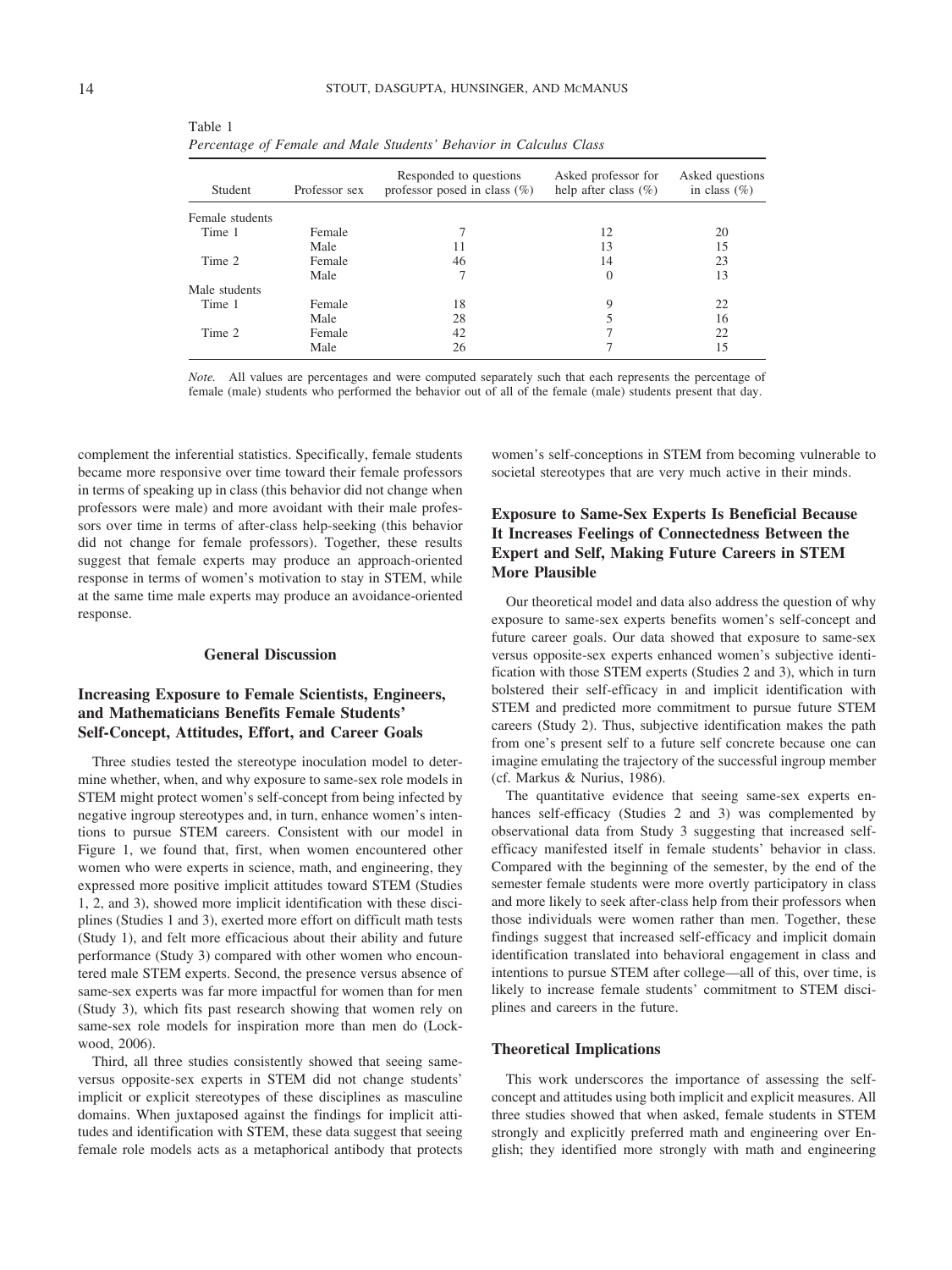rather than English; and these explicit responses were identical to those of their male peers. Although these self-reports might suggest that a situational cue such as professor sex is trivial, women's *implicit* self-perceptions and attitudes were profoundly affected by the presence versus absence of female experts. Given the evidence that women's implicit identification with STEM predicts their future career goals, understanding psychological factors that alter women's implicit as well as explicit self-conceptions should be given high priority.

Note that the benefit of contact with same-sex experts on female students' implicit self-concepts lingered when the experts were absent from the immediate environment. Repeated contact with same-sex experts in a short 2-week period before Time 1 data collection in Study 3 enhanced female students' implicit selfconcept enough to allow this effect to endure even when those experts were not physically present.

The current studies contribute to the stereotype threat literature by focusing on factors that influence women's self-concept, selfefficacy, and career goals, independent from test performance. The data suggest that the disproportionate "leakage" of women from the STEM educational pipeline may not be due to their actual performance—female students actually outperformed male students in their final grades in calculus regardless of who their professors were! Rather, women may be leaving STEM because, regardless of their accomplishments, the virtual absence of samesex others in expert roles (in STEM classes, labs, textbooks, etc.) makes them feel like imposters (see Clance & Imes, 1978). Thus, our work extends past work that identified techniques to deflect the effect of stereotype threat on test performance (e.g., Huguet & Régner, 2007; Marx & Roman, 2002; McIntyre et al., 2003) by underscoring the added importance of interventions that enhance women's self-efficacy and sense of belonging in STEM while at the same time embracing their gender identity rather than shying away from it.

#### **Conclusion**

We began this article by suggesting that women are not completely free to choose whether they want to pursue STEM careers. Rather, their professional choices are strongly constrained by cultural assumptions about their ingroup's abilities or lack thereof. The current work suggests that seeing other successful women in STEM promises to free young women in the present generation from a societally constrained view of their abilities. Though these cultural stereotypes are deep seated and reinforced by the continued scarcity of women within STEM, the gender disparity has been decreasing over time, albeit not fast enough. Even in the absence of gender parity (which of course should be the long-term goal), our work suggests that increasing the visibility of a critical mass of scientists, engineers, and mathematicians, and providing women opportunities to have personal contact with them, has a profound positive effect on young women's self-perceptions in science, math, and engineering.

#### **References**

Aronson, J., Jannone, S., McGlone, M., & Johnson-Campbell, T. (2009). The Obama effect: An experimental test. *Journal of Experimental Social Psychology, 45,* 957–960. doi: 10.1016/j.jesp.2009.05.006

- Aronson, J., Quinn, D. M., & Spencer, S. J. (1998). Stereotype threat and academic underperformance of minorities and women. In J. K. Swim & C. Stangor (Eds.), *Prejudice: The target's perspective* (pp. 83–103). San Diego, CA: Academic Press.
- Baron, R. M., & Kenny, D. (1986). The moderator–mediator variable distinction in social psychological research: Conceptual, strategic, and statistical considerations. *Journal of Personality and Social Psychology, 51,* 1173–1182. doi: 10.1037/0022-3514.51.6.1173
- Brewer, M. B., & Weber, J. G. (1994). Self-evaluation effects on interpersonal versus intergroup social comparison. *Journal of Personality and Social Psychology, 66,* 268 –275. doi: 10.1037/0022-3514.66.2.268
- Bridgeman, B., & Lewis, C. (1996). Gender differences in college mathematics grades and SAT–M scores: A reanalysis of Wainer & Steinberg. *Journal of Educational Measurement, 33,* 257–270. doi: 10.1111/j.1745- 3984.1996.tb00492.x
- Ceci, S. J., Williams, W. M., & Barnett, S. M. (2009). Women's underrepresentation in science: Sociocultural and biological considerations. *Psychological Bulletin, 135,* 218 –261. doi: 10.1037/a0014412
- Cheryan, S., Plaut, V. C., Davies, P. G., & Steele, C. M. (2009). Ambient belonging: How stereotypical cues impact gender participation in computer science. *Journal of Personality and Social Psychology, 97,* 1045– 1060. doi: 10.1037/a0016239
- Clance, P. R., & Imes, S. A. (1978). The imposter phenomenon in high achieving women: Dynamics and therapeutic intervention. *Psychotherapy: Theory, Research, and Practice, 15,* 241–247. doi: 10.1037/ h0086006
- Dasgupta, N., & Asgari, S. (2004). Seeing is believing: Exposure to counterstereotypic women leaders and its effect on the malleability of automatic gender stereotyping. *Journal of Experimental Social Psychology, 40,* 642– 658. doi: 10.1016/j.jesp.2004.02.003
- Elizaga, R., & Markman, K. (2008). Peers and performance: How in-group and out-group comparisons moderate stereotype threat effects. *Current Psychology, 27,* 290 –300. doi: 10.1007/s12144-008-9041-y
- Else-Quest, N. M., Hyde, J. S., & Linn, M. C. (2010). Cross-national patterns of gender differences in mathematics: A meta-analysis. *Psychological Bulletin, 136,* 103–127. doi: 10.1037/a0018053
- Furnham, A., Reeves, E., & Budhani, S. (2002). Parents think their sons are brighter than their daughters: Sex differences in parental self-estimations and estimations of their children's multiple intelligences. *Journal of Genetic Psychology, 163,* 24 –39. doi: 10.1080/00221320209597966
- Gallagher, A. M., & Kaufman, J. C. (2005). *Gender differences in mathematics.* New York, NY: Cambridge University Press.
- Greenwald, A. G., & Banaji, M. (1995). Implicit social cognition: Attitudes, self-esteem, and stereotypes. *Psychological Review, 102,* 4 –27. doi: 10.1037/0033-295X.102.1.4
- Greenwald, A., Banaji, M., Rudman, L., Farnham, S., Nosek, B., & Mellott, D. (2002). A unified theory of implicit attitudes, stereotypes, self-esteem, and self-concept. *Psychological Review, 109,* 3–25. doi: 10.1037/0033-295X.109.1.3
- Greenwald, A. G., McGhee, D. E., & Schwartz, J. L. K. (1998). Measuring individual differences in implicit cognition: The Implicit Association Test. *Journal of Personality and Social Psychology, 74,* 1464 –1480. doi: 10.1037/0022-3514.74.6.1464
- Greenwald, A. G., Nosek, B. A., & Banaji, M. R. (2003). Understanding and using the Implicit Association Test: I. An improved scoring algorithm. *Journal of Personality and Social Psychology, 85,* 197–216. doi: 10.1037/0022-3514.85.2.197
- Huguet, P., & Régner, I. (2007). Stereotype threat among schoolgirls in quasi-ordinary classroom circumstances. *Journal of Educational Psychology, 99,* 545–560. doi: 10.1037/0022-0663.99.3.545
- Hyde, J. S., Lindberg, S. M., Linn, M. C., Ellis, A. B., & Williams, C. C. (2008, July 25). Gender similarities characterize math performance. *Science, 321,* 494 – 495. doi: 10.1126/science.1160364
- Hyde, J. S., & Mertz, J. E. (2009). Gender, culture and mathematics